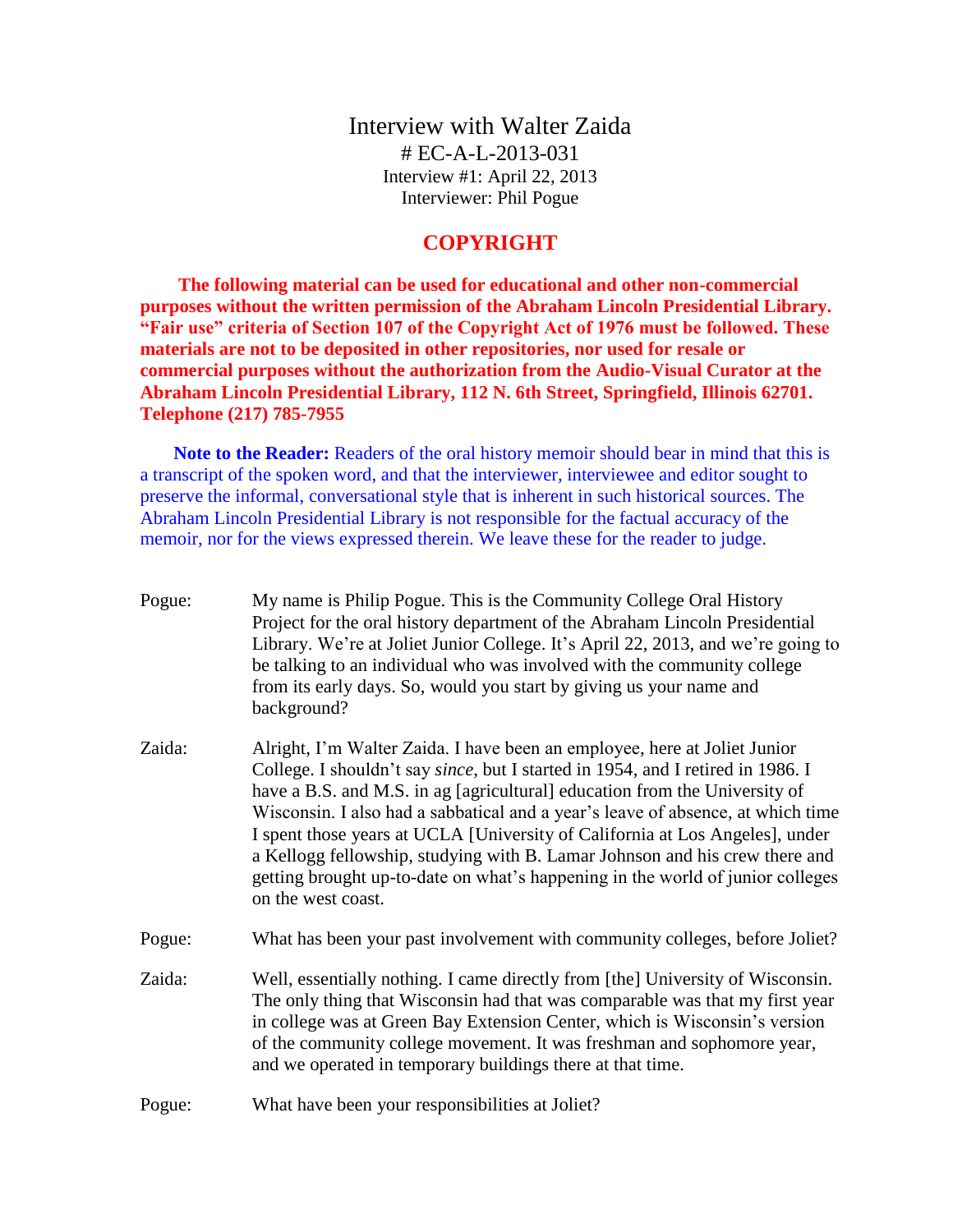Zaida: Well, I've had quite a progression. I should mention that my first years were at the high school, and my only contact with the junior college, for the time that I worked at the high school, was through my home room classes. When we had seniors who were very good students, we very frequently would assign them or they would enroll in community college classes. So I would have to do a little research and find out the kinds of opportunities they had and put them in the junior college classes. That was my only contact with the college, other than watching what was going on and seeing students in the hallways and things of that sort.

> From that point on, I joined the staff of the college in '61, and I started with the title of assistant to the dean. At that time, I became the fourth administrator at the junior college. The responsibilities for working with the board all fell with the high school superintendent and his staff, and the dean of the college reported directly to the high school superintendent. So we didn't need quite as many administrators as we do now, with our own trustee group.

> I was, at that time, one of the advisors for the ag students, seeing that they got started right and got into the right classes and all the other things you do as an advisor to students. I met with the student group, walked through our discussions of the ways we should change things and the opportunities we should create and things of that sort. So there was some planning involved and consultation with the president in our regular meetings.

> But my real job was the director of student activities. Other than the last item in your job description—"other duties as assigned" —I spent most of my time working directly with the students, for the first seven years of my career at Joliet Junior College, a very delightful time. I could tell many stories about that, maybe [I] will a little later on. But right now, I want that to be the introduction that I had to Joliet Junior College and its student body.

> Following that time, after my leave of absence, I came back and was the dean of student services. I later picked up, because I had some knowledge of the computer world, I picked up director of information services and student services. We were in a period of converting the student records system to the computer and all of those things. I was instrumental in getting that going.

> Later on, because of a resignation of an individual and the president at that time wanting to do some shuffling, I became the VP [vice president] for academic affairs. Actually, I held both positions; I was VP for academic affairs and student services, at the time.

> Then, just a year and a half before I retired, I served for about a year as the interim president. So, I had a full picture of what it takes to operate a community college.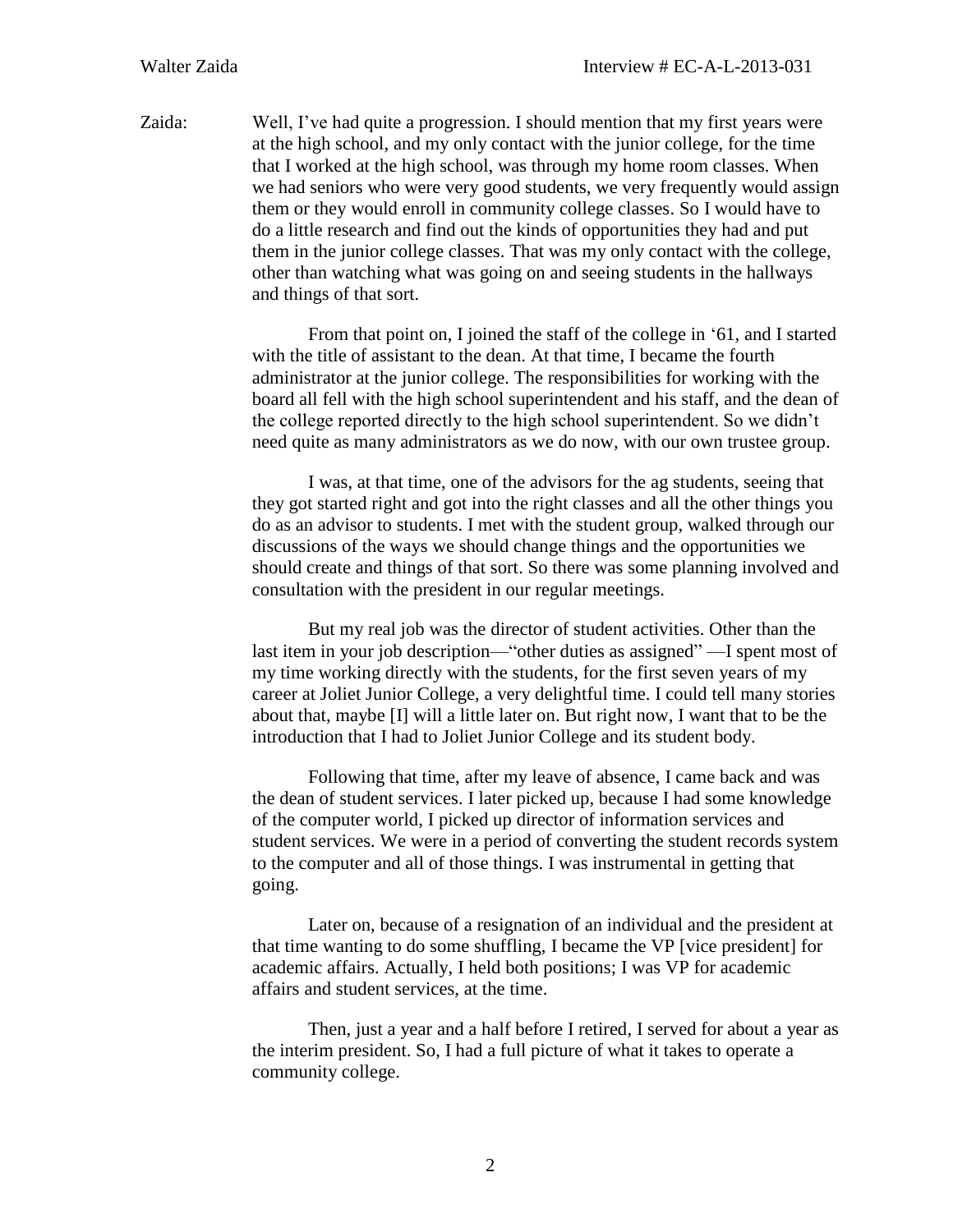Pogue: How did Joliet become the first junior college in the United States?

Zaida: Well, let me go back to my ag background. I think the seed, the idea, the concept of the community college fell on fertile ground, and it was nurtured, cultivated and brought to a point where transplanting began to occur into other communities.

> Specifically, Joliet, at that time, back near the turn of the century, was a bustling community. It had been in existence from charter, since about fifty years, and was 30,000 or so in population. It was a population made up largely of, well, first or second generation immigrants, coming from all over the middle of the European continent.

> You could tell by the churches that existed in Joliet, where they were from. They came from Greece; they came from Italy; they were immigrants from England, they were immigrants from Slovenia, all across the continent, and they were lovers of education. They had already created a city school that was remarkable in its nature.

> Well, actually, if I went to the book, I found that the first president, or the first chairman of the high school board, was Judge A.O. Marshall. I knew of A.O. Marshall, because the school named after him was right next to where I started working. But the first president of the board had a saying that he was quoted on many times, that "Good teachers make good schools."

If you looked at the faculty at Joliet High School, which was a city high school at that time, they not only came from the University of Illinois, but they came from the universities of Michigan, Minnesota, Wisconsin, across the Midwest, along with some of the premier colleges, Lake Forest, Knox, Albion, Wellesley. And so, if good teachers make good schools, Joliet had already created a good school.

The only problem was, they had grown out of it. It was already somewhat aged. I don't know exactly how long, but it was not in the best of repair, and so they needed to advance. At that time, this fertile ground conducted a referendum to expand the district from just the city to the township of Joliet. This was something new that the state had allowed them to do.

So, on the 4th of April 1899, they conducted the referendum that passed by a margin of 8 to1. Then, two months later, on the 6th of June, 1899, they conducted another referendum that was to cover the cost of purchasing a site and building the school. That one passed by the amazing vote of 1,447 to…Guess how many "no" votes came out of that population. One "no" vote. Can you imagine, in any referendum you've ever heard about, where there was only one "no" vote cast for it? That doesn't even happen in Congress.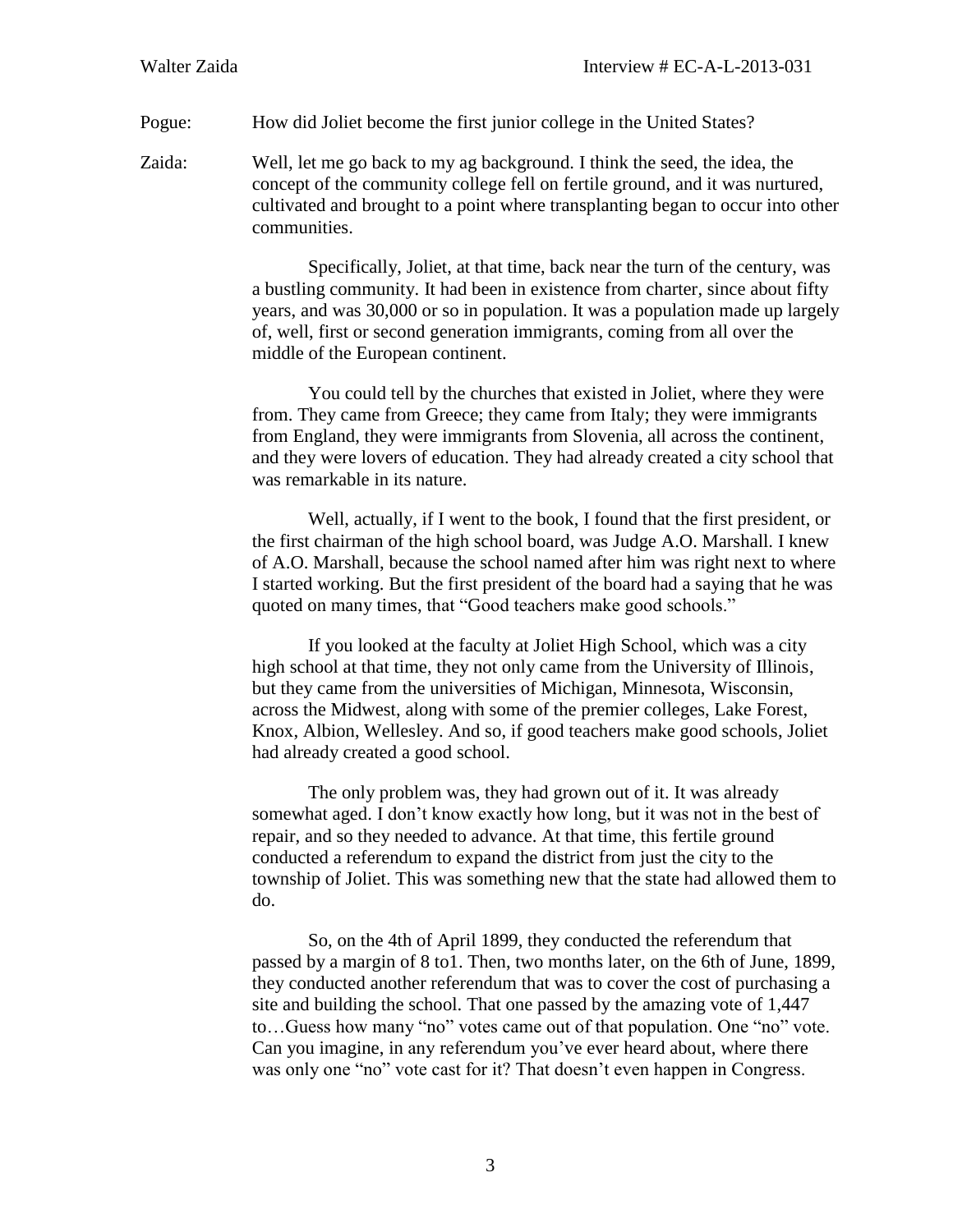So I think that the idea that developed by J. Stanley Brown, who is Dr. Brown, who was the superintendent of the school at that time, in cooperation with William Rainey Harper from University of Chicago, was the seed that fell on fertile ground in Joliet. Now Dr. Brown and William Rainey Harper were colleagues; they had educational contacts before this time period. They also happened, incidentally, to be Baptists who were practicing and attended the annual conferences that were held in Ohio, I believe, at that time.

The story is that they would spend many a night at a conference, talking about their schools and discussing the idea that a lot of the work that is being done in the freshman and sophomore years at the college could just as well be done in the high school, providing it was a good high school. This would work much to the benefit of both the university and the community in which that high school was located. So, the concept of taking some college classes, while you were still living in your home community, grew out of that.

At Joliet, there was a lot of discussion as to exactly when it was started. Did it really start in 1901, or was it some other year? A lot of that centered around the fact that the students were first called postgraduates. They came back in, and they were not college students; they were postgraduates. They were enrolled in some of the classes that were offered, that in reality, were high school classes, but were the advanced level or were new classes that were introduced at the college level.

The success was determined on the basis of whether or not they were given credit when they transferred to the senior college or the university. So a lot of the stories that are told in Susan Wood's book or Dr. Sterling's deal with the successes or the measures of success that the students experienced there.

- Pogue: As far as Dr. William Rainey Harper, C.E. Spicer and J. Stanley Brown's view of a junior college, how does it compare with the Joliet Junior College of today?
- Zaida: Very similar, with regard to the transfer program, but very different, in regard to its content. The program here, while I'm not that familiar with it, having been out of the college for a number of years, I'm sure it no longer continues to expand on six years of Latin, you know, four in high school and four in the college or a full year's course in Greek and Roman history or physiography. (I had to look up the meaning of physiography to find out what they were teaching.)

At that time, they had only the beginnings of vocational and technical programs. At that time, the normal school operated in conjunction with the high school, but that was just two years of preparatory work for elementary school teachers. That was about the extent of the occupational, technical programs.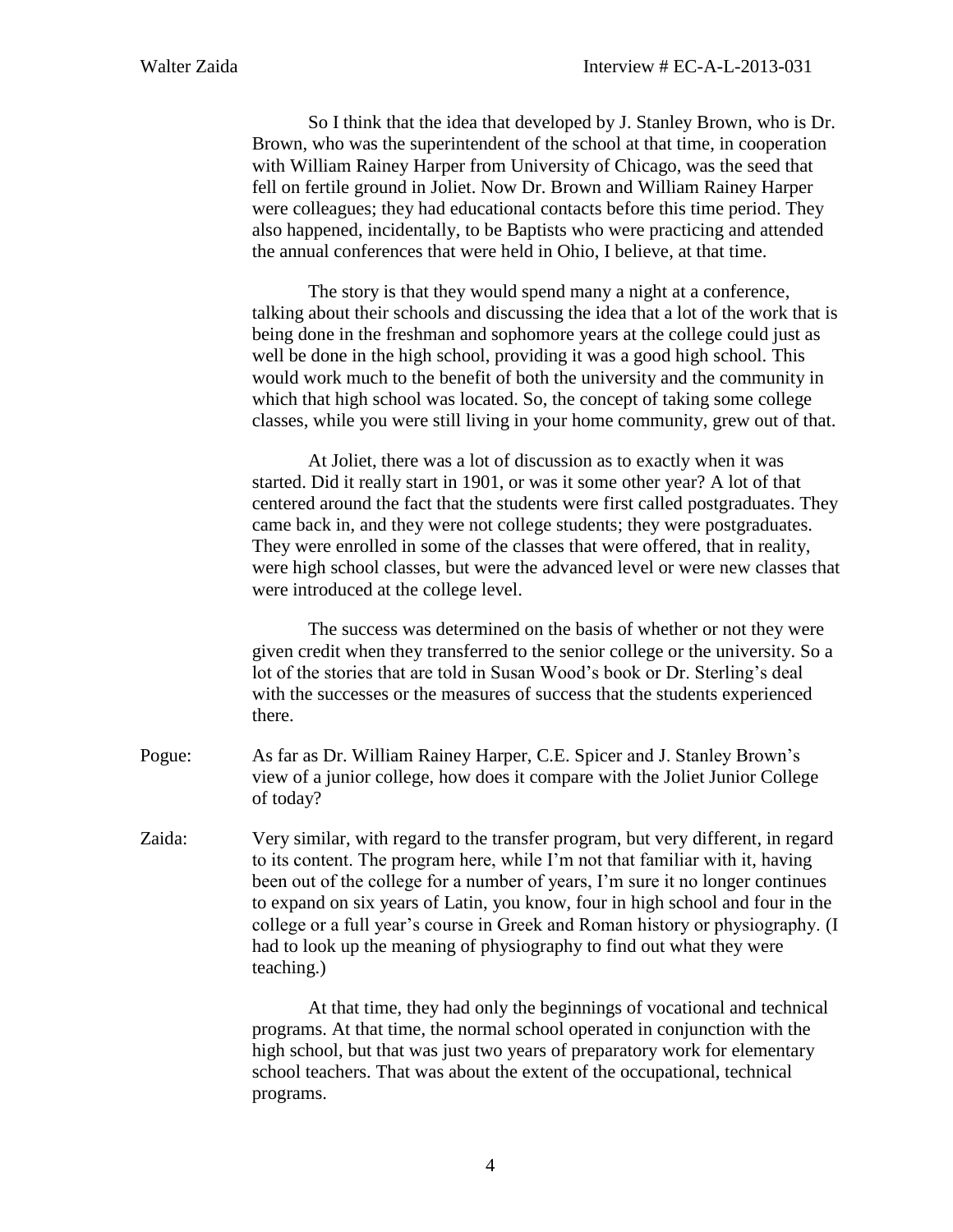Pogue: What ideas did Dr. L. W. Smith bring to the college, and what ones still exist to this day?

Zaida: Well, Dr. Smith was the gentleman who really developed the college into a real college. He served from 1919 to 1928, so there was a lot of nurturing time, prior to his arrival. Incidentally, he then went on to Berkeley in California, so you may get some idea of the stature of the gentleman.

> During the time that he was there, from 1919 to 1928, the enrollment grew from ninety students to 108. And during that time, the postgraduates changed their names; they became collegians. In fact, Susan's book talks about the *Blazer* article. The *Blazer* was the student newspaper. It talked about the scientific change from a new breed of creature, wandering the halls, no longer a postgraduate, but now a collegian. So, how did he do that?

Well, Dr. Smith did a couple of things that were most significant, in my mind. He established a portion of the high school building that now became sort of the college center. This included a library, a college library where students, obviously, and hopefully would gather. And during his time, the building itself was expanded, so that they had an opportunity to add considerably to the science labs. The science and engineering labs, through the years that followed Dr. Smith, were often visited by other schools, just to see how they had been put together and the equipment that was there and the like. So that was a significant part of it.

He also added staff members, with specific responsibilities for working with the students. Actually, they were called the Community College Committee. They consisted of Ira Yaggy, who later became a dean of the college, D.R. Henry and A. F. Trams. A. F. Trams was an English instructor. I will mention his name again in another regard, but they were the first people, the first professors who worked directly with the college students, helped them in choosing their courses, with any indications that they had. These three gentlemen were the first people to occupy the college office. They actually had office space provided for them.

I think another thing that he did that I found amazing, he really expanded the extent to which student activities were sponsored there. He did it primarily through the gym classes and through the use of the staff members who worked in that area. For the men, they introduced interscholastic basketball and baseball teams. They were members of the Northern Illinois Junior College Conference. Sometimes there would be a track, tennis or a golf team and quite a list of intramurals.

But I think the most amazing part was the introduction of a considerable array of opportunities for women. The WAA, which was the Women's Athletic Association, was at that time under the direction of Phoebe Henderson Kirby. Phoebe was a grad, a JJC grad. She was one of the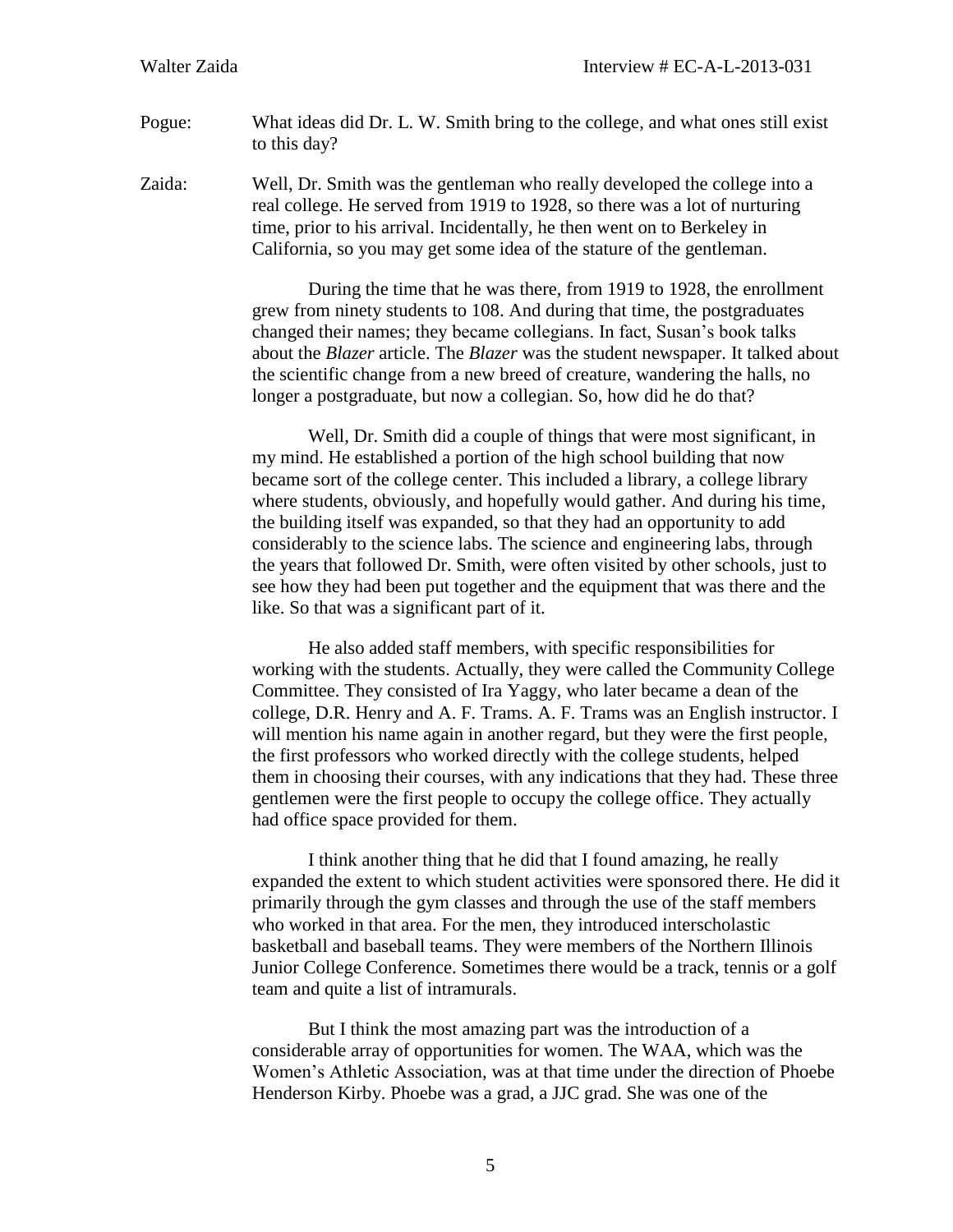postgraduates in the early years. She returned [and] was still on the staff when I joined them.

When she was there and introduced, under WAA, such things as—and this is for the women now—tennis, track, swimming, folk dancing, interpretive dancing, tap dancing, rifle shooting, horseback riding, and then shuffleboard, volleyball, badminton, golf, bowling and finally, a motherdaughter banquet and a Christmas tea. So, this occurred under Dr. Smith.

Another thing that was a feature that I thought rather important was that, during that time, they continued to judge the work that was being done, as measured by the performance of the students. So, Superintendent Haggard followed up on some of the work that Dr. Smith had initiated. A couple caught my eye, because they were following up JJC grads who had transferred to the University of Illinois, and they did it in a simple fashion. The first one was standard, but the JJC grads achieved a .05 higher grade point average at the U of I than did the Joliet Township classmates, who went to the U of I as freshman, instead of first going to JJC. So, if you went to JJC, you did better than the students from JT [Joliet Township High School], who went directly to the University of Illinois. Not a great deal, but .05 points on a four point system.

Later, I don't think it was Dr. Robert Frisbie, R.L. Frisbie, did a study of his chemistry transfers. He showed that they had a .46 point higher grade point, at the U of I, than was the average grade point at the University of Illinois. So he compared his chemistry transfer students to the overall GPI [grade point index] at the University of Illinois, and it was .46 points higher. This kind of follow-up study was a part of what Dr. Smith had initiated.

Pogue: How did Joliet Township High School work with the junior college?

Zaida: I think very well. Now this is coming from my experience, too, because I operated there for about seven years, with sharing the facilities and all of those things. We shared excellent space and an excellent faculty. The excellent space, I mentioned before, the science labs, especially, were something that served us extremely well.

> Also, excellent space in the form of the auditorium and gymnasium. As a matter of fact, those were sizeable. I remember when I walked into that auditorium, the first day of my employment at the high school. I was amazed. It was a faculty meeting, and we met in a 1,900 seat auditorium, with full balcony, tremendous stage capability, and across the ceiling was engraved the words of… Diogenes, the words of Diogenes, "The foundation of every state is the education of its youth." And I thought to myself, here is a community that indeed believes. Maybe it was the Greek heritage of the immigrants, but in my estimation, the institution in the community indeed followed that particular quotation.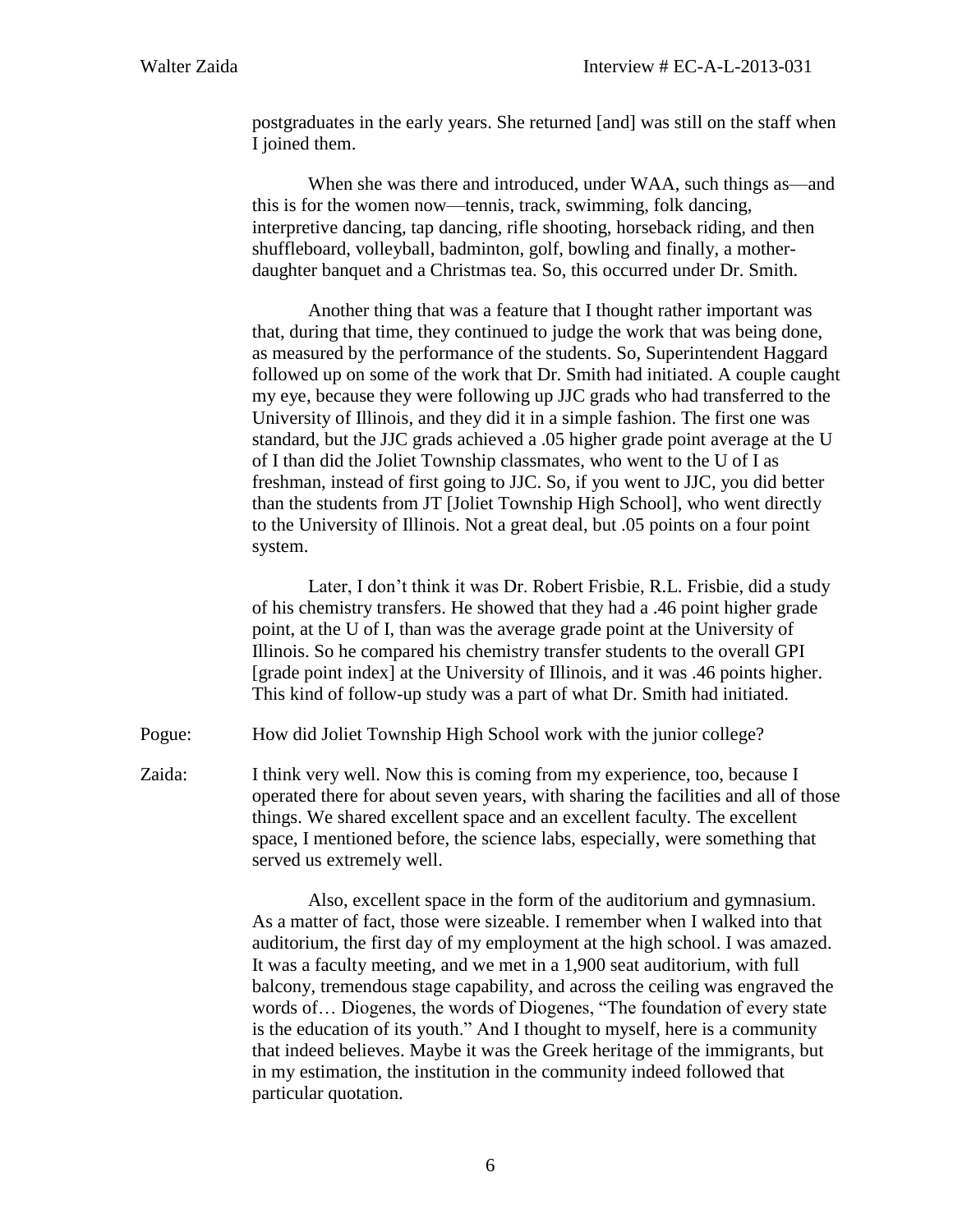The gymnasium was also sizeable. It served both men and women at the time. It had a running track on the top. We held dances there; we spent a long day decorating, creating a false ceiling for it and so on. In short, these facilities were so good that the college today still has not achieved anything comparable to that auditorium or those physical education facilities, which I think is unfortunate. But that was one of the blessings of being in the township high school and still functioning as a community college.

We, of course, competed for space and funding. There was one part of the high school's operation that I thought fed very well, the voc-tech program. The high school vocational-technical programs were very broad in coverage; they were well designed, exceptionally well-staffed, and indeed the whole high school class schedule, the calendar of classes, was on a sixteen unit basis.

In short, it was very flexible. It allowed sophomore or freshman students to be in classes of three periods in length, which was longer. It allowed a lunch period of just twenty-four minutes, plus passing time. So it used the time very effectively. But what it did for voc-tech was that, in your junior and senior year, you could be well taking a voc-tech class that was a half day long. So, if you were in a lab, in an automotive lab, you had plenty of time to get greasy; you had plenty of time to do the work there.

This particular approach to teaching voc-tech in the high school fed very well into the more advanced programs that we then introduced in the college. I consider that to have been a real fortunate situation.

- Pogue: In one of the books about Joliet Junior College, it talks about it being "the people's college." What was all that about?
- Zaida: Well, I'm not sure how it initiated. I still think that probably J. Stanley Brown may have used that a bit, in talking about the college. In one place, he's quoted as saying, "The biggest factor in choosing between postgrad work at JJC, versus going directly to college at the University of Illinois or wherever, was a financial one." Therefore, a college located near where you were living, funded by local taxes, just as were the grade and high school, really was a people's college. The people of that community were indeed running, supporting financially, their college. So I have a feeling that J. S. Brown was instrumental in using that term to begin with.

But I think, officially, Walter Crosby Eells, in his book, *The Junior College*, advocated the use of the term. I think another thing that suggests it fits is…When I was at the University of California in Los Angeles, they used to talk about the California system in which the top one-fourth of the high school grads were eligible to go to the university, and the top half of the graduating class were eligible to go to the state colleges. Then they would say, and the top 100% of the class are eligible to go to the community college.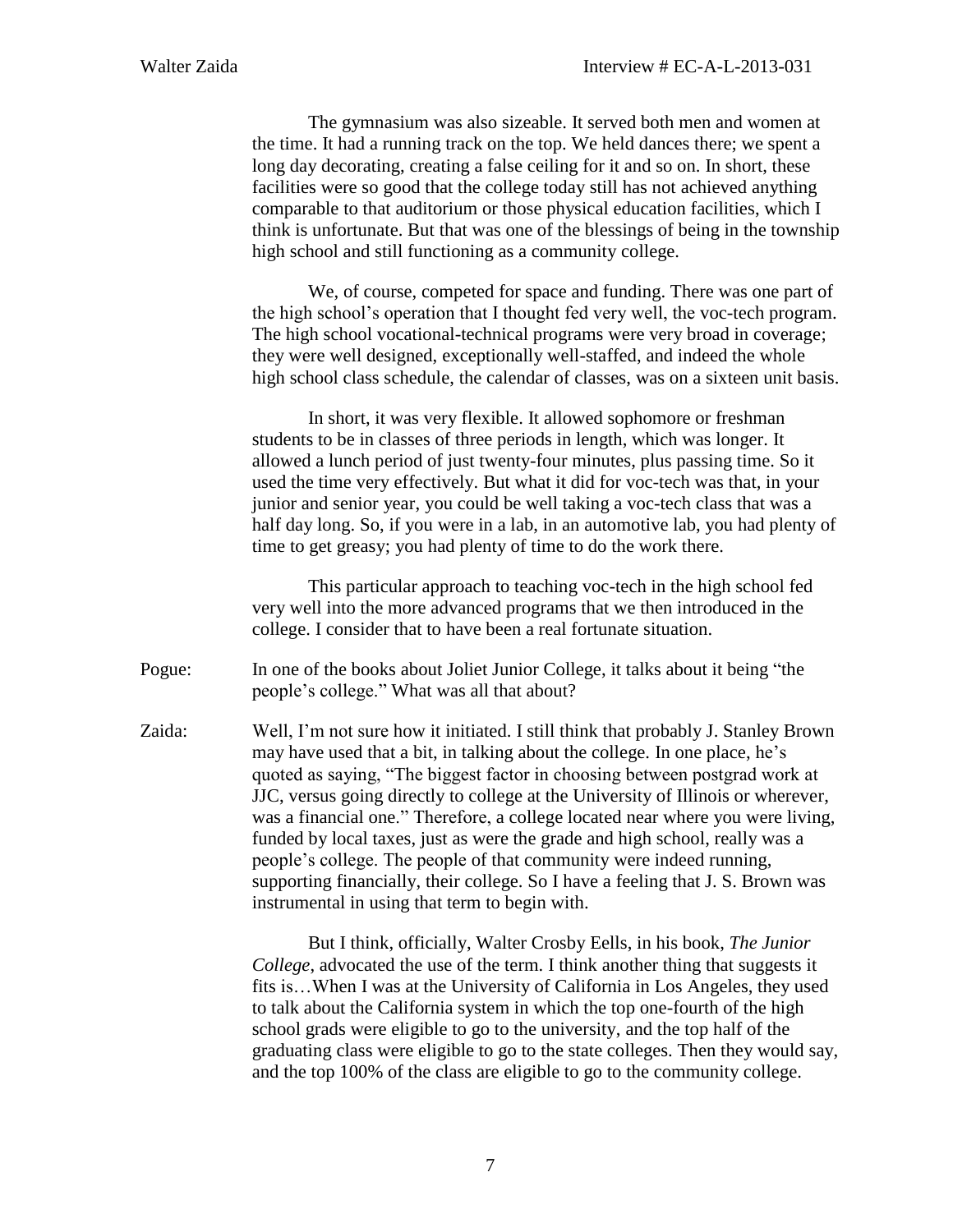That, in a humorous kind of a way, is really saying, that's a people's college; everyone is an eligible student; whatever their needs, we'll try to meet them.

Pogue: How have the wars effected Joliet Junior College?

Zaida: As you might expect, enrollment dropped. It dropped, because a lot of men were called off to the war. The First World War resulted in such a loss of men on campus that J. Stanley Brown was accused of running a female seminary.

> Not only did they lose students, especially men students, but they also lost faculty members. Some significant staff names were listed as having gone to serve in the military. World War II was even more of an impact. If you trace through the years, the military draft started in August of '41. The September enrollment at the junior college in '41 was 387. By '42, it had dropped to 213, and, at the middle of the war, in '43, there were only 179 students left at the junior college, mostly women.

> In addition to the loss of students and faculty members, the community college began to serve its community. Located in Ellwood, which is within the district and just a few miles from JJC, was an arsenal, the Joliet Ordinance Plant, which through the years, has become commonly termed "the arsenal." [It] was a large section of land that had been confiscated. Well, I shouldn't say confiscated, but they had taken over several sections of land. Local farmers gave up their property. It was sold; they were paid for it. But, indeed, it was a massive thing that occurred, just prior to the outbreak of the war. The government was getting ready for it. But a huge section of our district became kind of a cloistered area, where they were manufacturing ammunition in great amounts.

In the course of that manufacturing at the arsenal, they needed employees. They needed employees who were trained to handle some of the things. So, at that time, three college professors, Eggman, Frisbie and Nelson—and incidentally they too were both on board when I came—were given the task of designing classes that would train workers for the arsenal. There was some chemistry that workers had to know; they had to be able to read gauges, interpret gauges, things of that nature. There were some safety concerns that had to be taught.

Anyway, these three science professors developed the course, developed the class. The classes met eight hours a day, six days a week for twelve weeks and then repeated, with new students. The classes were mostly adults, local citizens—probably older than the average, because the younger people had gone off to war—and largely women. In fact, they cited that one class was entirely made of women.

I've forgotten what they called women who went to work at that time, but it was not unexpected. Housewives suddenly decided it was more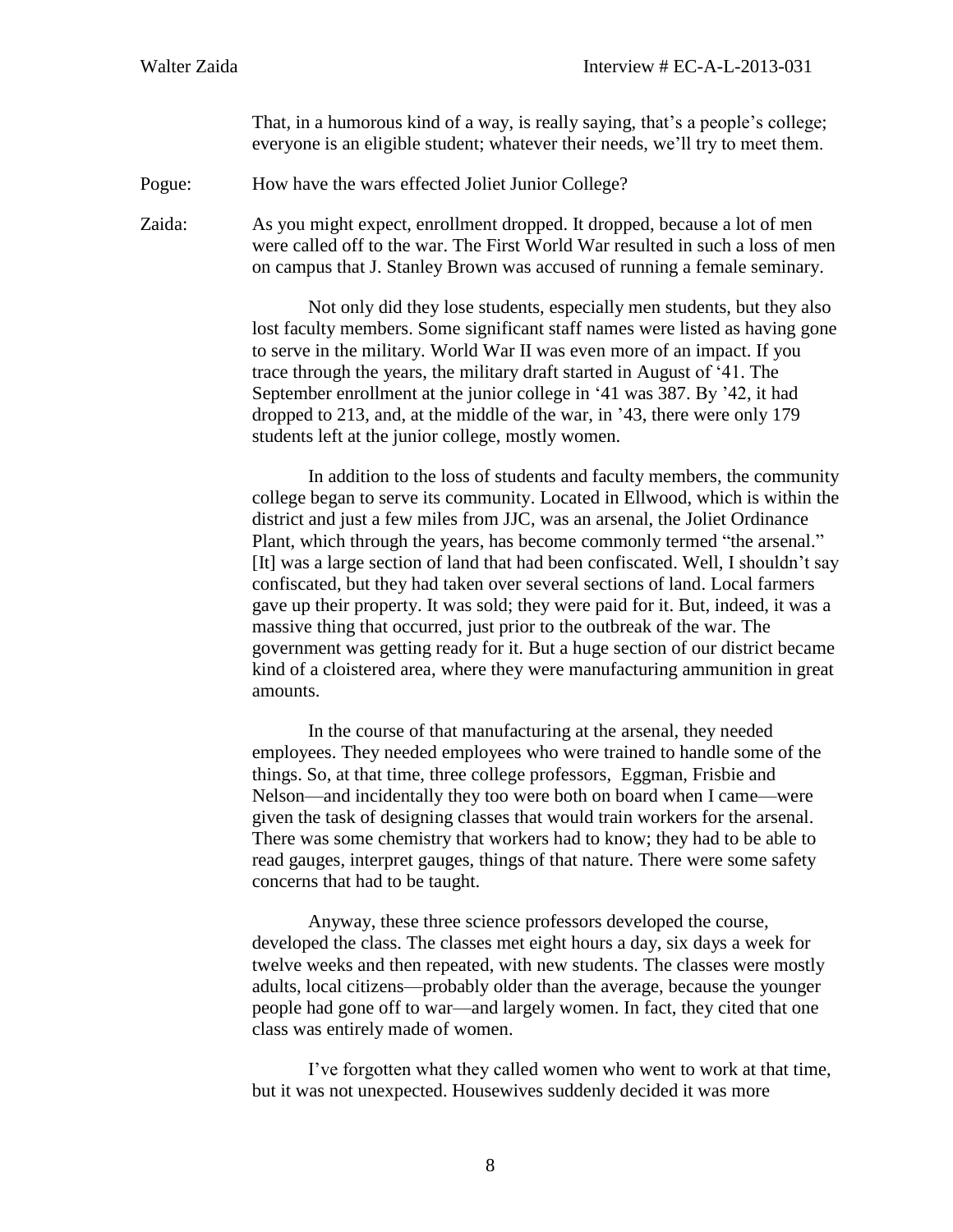important to go out and help the war effort than to keep the home fires burning. This was the kind of relationship that the college had with its community at that time.

And then, of course, the war effort resulted in basketball being dropped; student activities were reduced in scale. There was no yearbook; they printed a booklet of memories and things of that sort. And I think, maybe a bit of foresight that was demonstrated.

There was a new administrative position created at that time. It was charged with doing two things, evaluating the current curriculum and then doing serious planning for post-war educational leaves. Looking ahead. What is our community going to be looking like? What is our country going to be needing in the years ahead? That was something that was, I think, brought on by the war but was an output that served the institution well.

Pogue: How did domestic issues impact the Joliet Junior College?

Zaida: The Great Depression was probably the one that had the biggest impact and was mentioned in rather detailed fashion in both texts. First the market crash of '29 led to an increase in enrollments. People were out of work; students couldn't go off to work; they came to school.

> The increase of enrollment from 1931 over 1930, for instance, was a 46% increase. Although we were relatively small in size at that time, that percentage increase had to be dealt with.

Another thing of a more serious nature was that tax collections dropped off. People could not pay their taxes. Teachers and employees of the college were paid in script. The business community in Joliet accepted that script. They could buy their groceries and supplies and things of that sort and pay for it in the Joliet area with script, which I think is a significant tribute to the Joliet community at that time.

But it meant that school operations had to be curtailed, to the extent that they could afford to do so and still keep the quality of the operation going. To cover some of the costs to do that, the residents were now charged tuition for the first time, \$25 per semester. If you were a non-resident, if you weren't a part of Joliet Township, and you were at JJC, you would be charged \$100 per semester. Plus, there were graduation fees introduced and things of that sort.

During that time, the college received a boost from the Carnegie Grant of \$6,000 for library development. So there were some things that helped ease the crush a little bit. There was another one; the National Youth Act, provided \$4,500 in a grant for tuition assistance, but the tuition assistance was given in the form of student work scholarships. That occurred in 1935.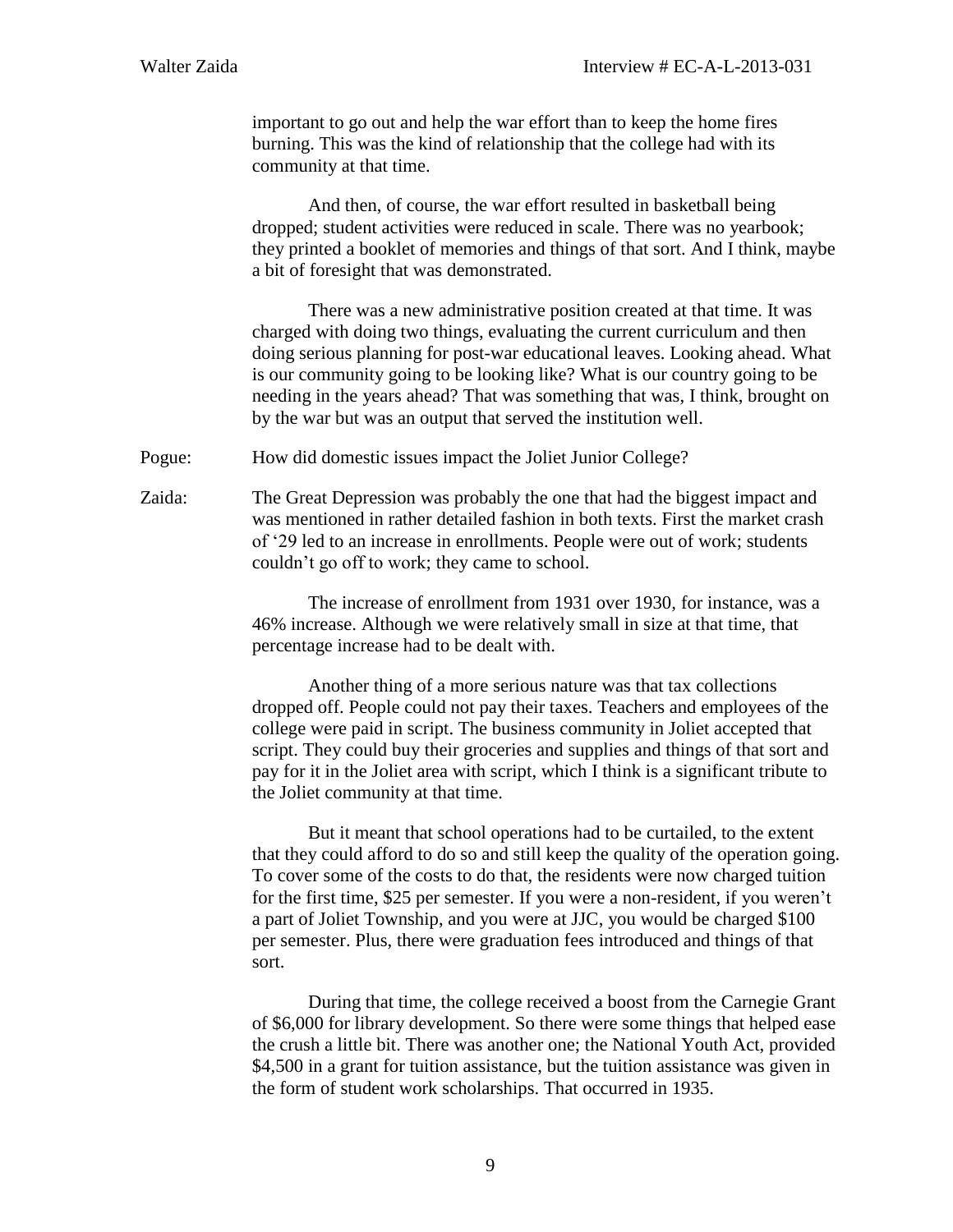They were saying, we'll help you out with students. We hope you can…And these work scholarships were work that was being done at the college. So they may have served as teacher aides or things of that sort. It was done within the college, so it helped both the student and the college.

And then, of course, there was the period during which…Well, the War in Vietnam was the key that triggered a good deal of unrest throughout the United States. This was especially true among college students. And Joliet Junior College was not unaware of this. We had rallies going on. There were student clubs. The one, SPI, the "spy" Club. That stood for students for political involvement, I think. But, we had rallies and things of that sort going on. There was especially a great deal of concern when the students were fatally shot at Kent State, during a rally of that sort. There were similar reactions, after the assassination of Dr. Martin Luther King.

These were not unusual, and they were community-based. But there was community responsibility involved in it. While you may be protesting and using language that may not have been appropriate throughout the whole area, there was no degree of vandalism or violence going on.

Pogue: What conflicts existed by having the junior college be part of the high school district?

Zaida: The conflicts—I hesitate to use the term conflicts—but yes, there were conflicts. We competed for space as enrollments grew. Student activities, you'd have to schedule your calendar of events a year in advance or else find a place off-campus that you could hold the spring formal. I think the competition for who was going to be placed where and what kind of a division of assets would go on, occurred primarily during the years when the high school was expanding enrollments to form two new campuses. They wanted to develop one on the east side of town and one on the west side, so there would be three, east, west and central.

> The question really developed, where does the junior college fit into this? The community was saying, maybe they should be separate, or one segment of the community said, we'd like the community college to stay downtown and questions of that sort. So, as we competed, as we tried to resolve those issues, there were conflicts of sorts. And certainly, with the community beginning to be a significant part of the planning, there were more than educational concerns that were involved in the conflicts.

> And, of course, [there was] the apportionment of funds. It's a situation where, even for a while, in the early years of the college, there was no legal basis for collecting funds to run a high school and then also run a community college. Now, that was corrected. I'm not sure of the year, but there was legislation that corrected that particular absence of authorization.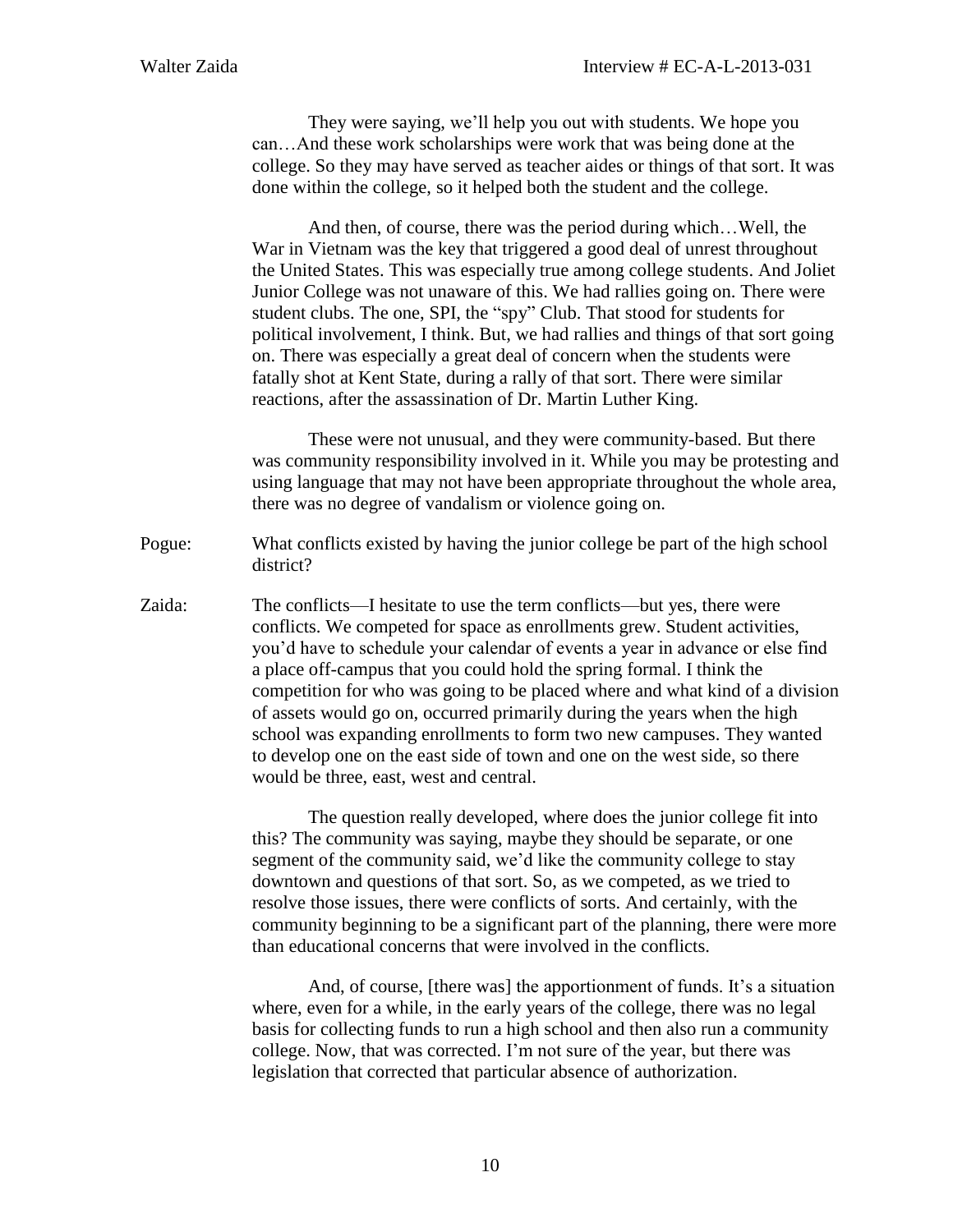Even so, the community began to wonder why tax rates were particularly higher. I remember citing…Actually I think this was even just about the time J. Stanley Brown left. The local newspaper was saying, "Why is it that Joliet tax rates are higher for its schools than the city of Chicago charges to run their schools?" There was no mention of the fact that a junior college was being run under that same tax rate, as well. But that issue did begin to appear in some of the discussions of what we should do in later years. So, the apportionment of funds would be a source of conflict, as you might expect.

Pogue: How many referendums have you been involved with, as part of the junior college, and what happened to those?

Zaida: There were a lot of referenda that occurred while I was on board. In some cases, my participation was simply voting in them. The first ones of that nature were around the issue of whether Joliet Township should join with Joliet Grade School and become a unit district. There were a couple of referenda of that nature in later years that raised the question of whether a unit district should be formed, not just in Joliet Township but also in a larger portion of Will County, so that you'd have almost a county-wide unit district. There were referenda on that. In those, I was obviously part of the discussion with the troops, but other than that, I was just a voting participant.

> I think the one referendum that I participated in to the greatest extent was in 1977, when we were already a Class I community college. In becoming a Class I community college, we had established a tax rate that was modest. It was one of the smallest, if not the smallest, established among community colleges in the state. We were trying to run it on a ten cent, on less than a…In fact, that was the way that earlier referendum was being sold, that we could operate on a dime. That tax rate had been established at seven and one-half cents for operation, instruction, and two cents for building.

But eventually, we found that that wasn't enough. So in 1977, a referendum was established that was sold in a novel way and, I think, a very honest way. It was under the heading or the slogan of "When is a tax increase not a tax increase?" The answer is, "When you vote 'yes' for the junior college referendum." Because the ballot had to be written as such, the ballot said that we are proposing a five cent increase in the educational rate and a two and one-half cent increase in the building rate.

But not included in the wording on the ballot, we had to publicize the idea that the board was promising that the rate would not increase in either of these operating budgets, until a similar decrease would occur in the bonding fund indebtedness. So, as we were paying off the bonds on the new campus that had been built, we would increase the operating rate, proportionately, so there was not really a total tax increase. It was just shifting the money from one area to another, but it had to be done legally, with a referendum.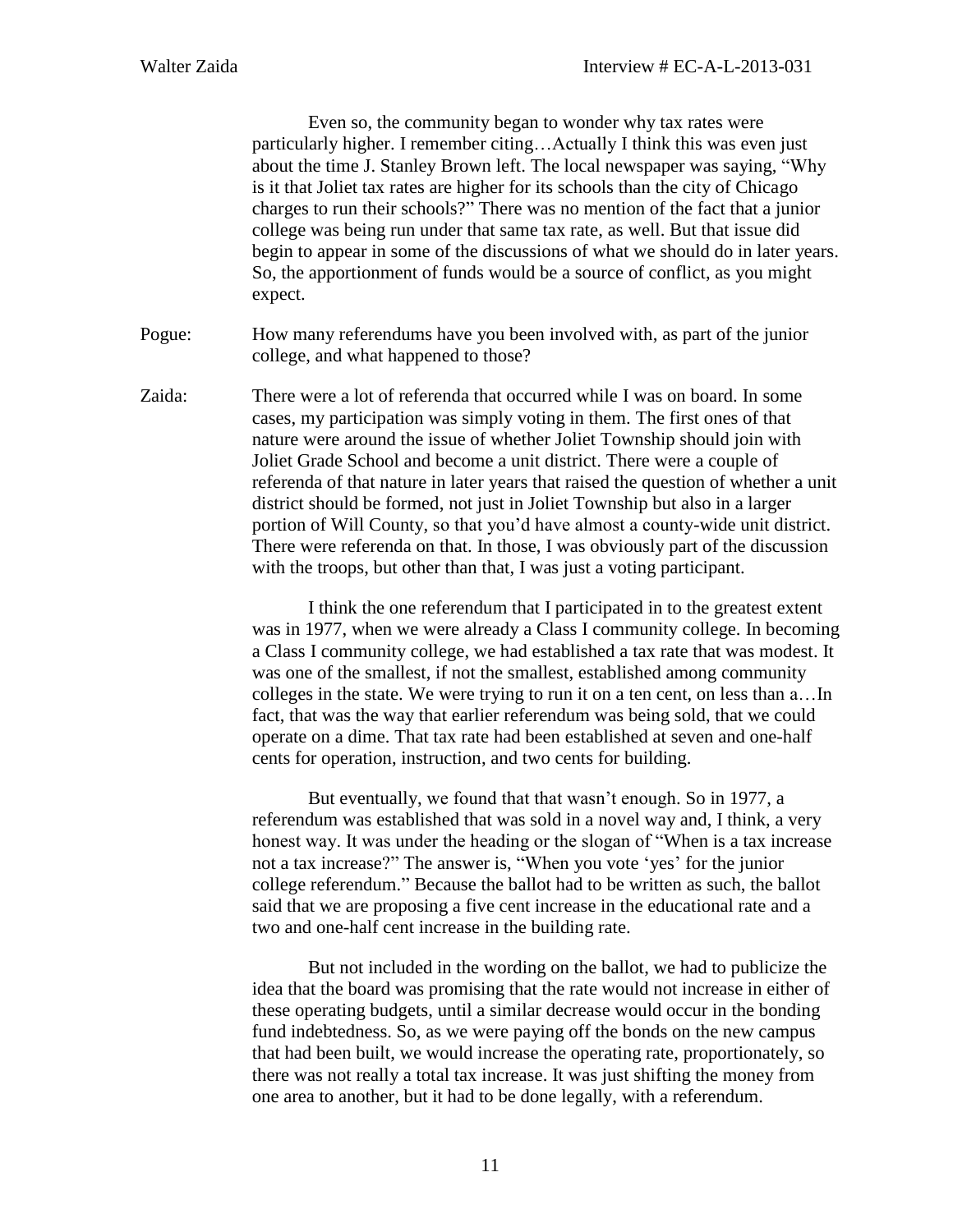So the referendum passed, rather favorably, and the board's promises were kept. But in that particular thing, we had committees all over the district. We had speakers going out in the northern part of our district. We had classes where we'd ask for five minutes of time at the beginning of class, to discuss the issue. These were principally adult, voting students at that time. If the instructor permitted, we went in and made the presentation.

One of my colleagues, later, was saying he was rather amazed that he was getting a lot of smiles and nods, as he was presenting the case. Then, when he stepped out into the corridor, the teacher said, "Certainly appreciate this, and if you didn't quite understand why you were so silently and well received, these are Korean students, and they're not very good in English." (both chuckle) But we worked hard on that referendum. I think the case was there to be made, and we made it.

There were other referenda that…Particularly before, there were, I think, a total of three, before we became a Class I community college, that involved raising the rates in order to operate as a part of the high school, that were unsuccessful. In fact, there was one, in response to…The state tried to help, and there was a law passed that would allow a board to raise the rates in order to operate the junior college—by a particular amount, providing that there was no petition signed within thirty days, containing signature[s] of…I think it was 10% of the voting public that opposed this.

The Joliet Township Board did agree to do this. They agreed to budget, I don't know, half a million dollars…I can't remember what the figures were, but budget a substantial amount to be able to operate the junior college for another year, with this extra funding. But, as you might expect, there were some local political figures—I won't mention their names—who came up with a referendum, and this went then to the public. Their campaign was successful, and the high school board was not allowed to raise the rates and support the junior college in that fashion. So that was another one that I participated in, but unsuccessfully. And there were several…There were two more, during that time, that failed before we achieved Class I status.

- Pogue: Talking about Class I status, the Junior College Act of 1965 created two classes of junior colleges and is kind of the foundation for the whole junior college system. How did a Joliet move into Class I?
- Zaida: This was another major effort on the part of the college. I have to confess that I was not present. This was a situation that developed and occurred while I was at UCLA for those two years. But I followed it by getting a copy of the local paper delivered to me at my residence for a while, and then I was able to follow it through the library at UCLA.

But, the State of Illinois in the Community College Act of '65 created a situation that was so advantageous to going to Class I status that any district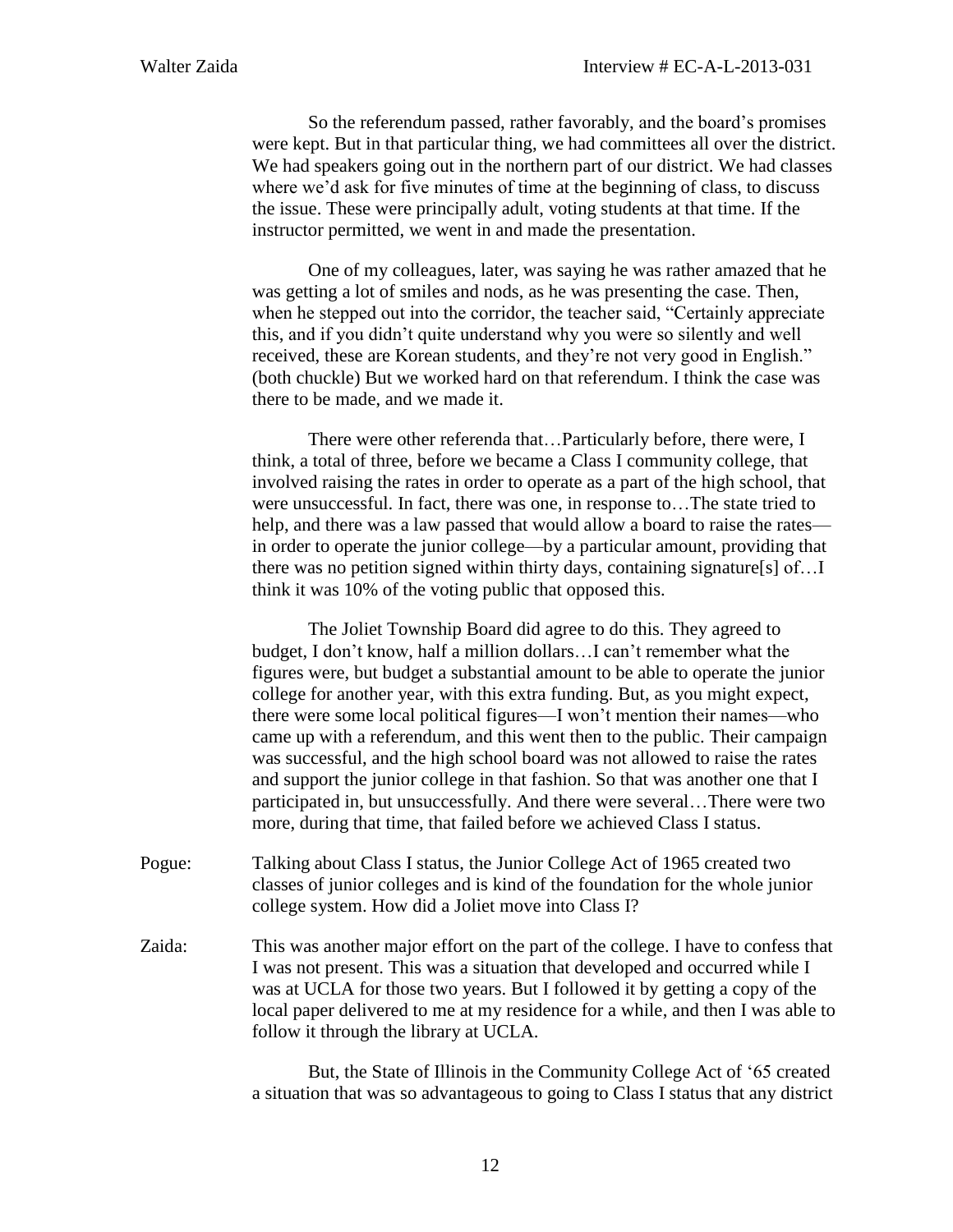that didn't do it, didn't have their head on right. The Community College Act of '65 provided for 75% of the funding for site and construction costs, plus direct reimbursement for operations of \$11.50 per semester hour.

But then they put a kicker in that, which was, if you didn't do that, if you didn't become a Class I, you would only get \$9.50 per semester hour for the courses that you ran, and you were not eligible for site and construction costs. So how could Joliet Junior College, where we were operating under the high school district and had just lost probably three referenda—if my counting is correct—how could you not make a major effort to become Class I?

The effort was led by two alumni individuals. We had an alumni attorney, Ken Timm, who led the charge, led the committee. We had the banker, alumni banker, John Racich, and working with them was the head of the ag department at JJC and Joliet Township High School, Max Kuster. They were the individuals who started and led the major effort, which first involved identifying the parts of the surrounding area that would want to become a part of Joliet Junior College.

So the first thing they did was send out a proposal to sixteen high school boards and said, "We've had some of your students with us. Are you interested in becoming a part of the Joliet Community College District, under a Class I status? If you are, why don't you send one or two members to represent your community and your point of view to join our planning committee?

In response to the message to sixteen high school boards, responses came from thirteen. And so they went into doing a lot of discussion, planning. Max Kuster led [a] research and information survey, which gathered information on the populations, the patterns of growth that were expected within these districts, the financial basis that they operated under and then began to put these things together in a proposal for Class I status.

The final proposal that was put forth was for twelve high school districts in Will, Kendall, Grundy Counties, plus small portions of a couple of districts in Kankakee and LaSalle Counties. They proposed a tax rate for this Class I junior college of seven and one-half cents for operations and two cents for buildings. The board approved this proposal; the board of the high school approved the proposal, and the vote on the  $18<sup>th</sup>$  of February, 1967, passed on a four to one ratio. So the Class I college was launched at that time.

And then, to finalize the taking over, in April of '67, from a field of thirty-five candidates, the first seven member board of Joliet Junior College was elected. It consisted of William Glasscock as chairman, Dr. Cecil Ingmire, a veterinarian, as vice chairman; Ron Whitaker in insurance business as secretary; Sam Saxon, an attorney from Plainfield; Dan Kennedy, a Joliet attorney; Victor Scott in real estate, living in Plainfield Township; and Al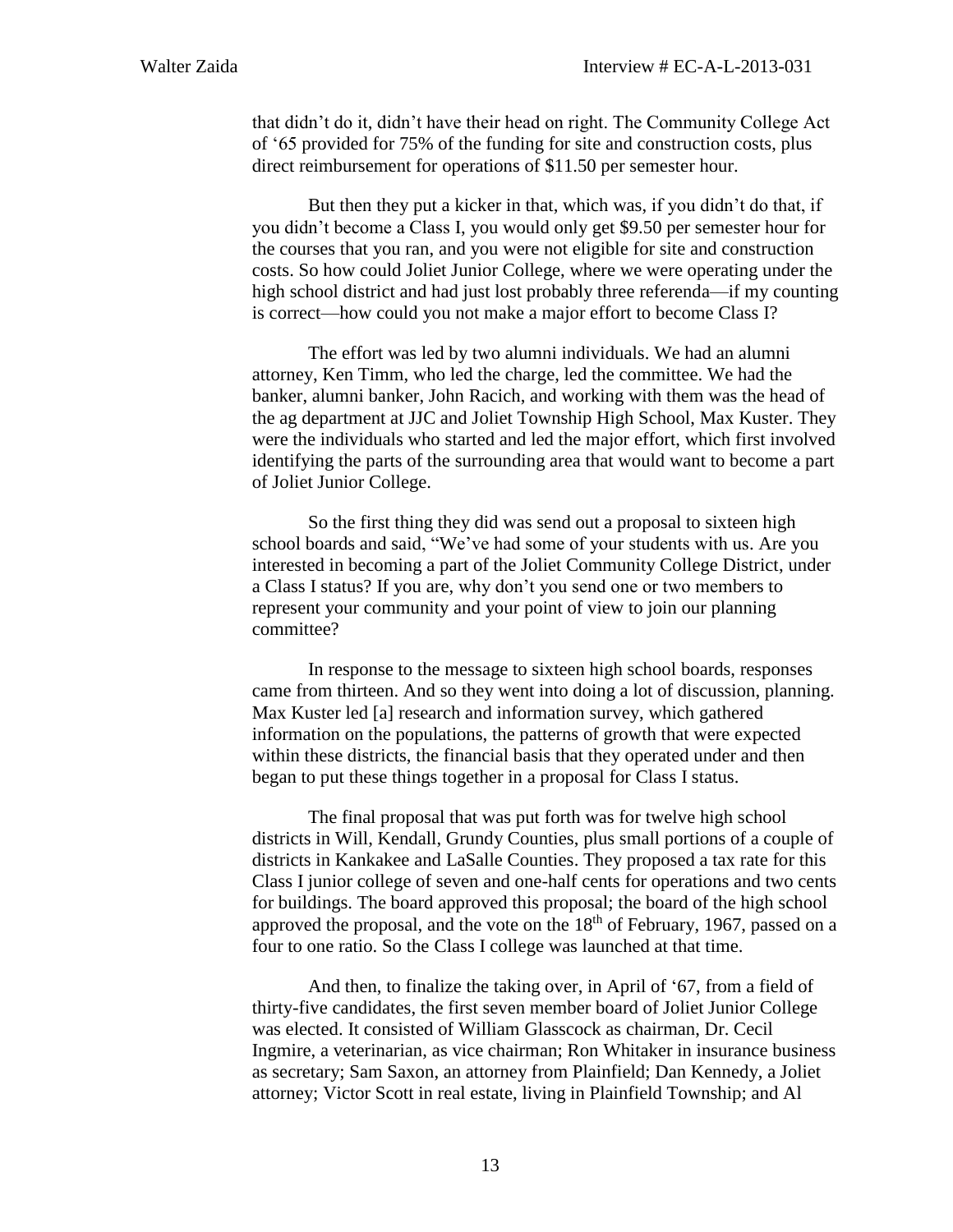Holler, a farmer from Mazon, I believe. They took over operation of the college in August of '67.

They started out by paying one \$140,000 to continue to rent Joliet Township facilities, because we didn't have any facilities yet. We also rented the Boys Club, across the street from the high school, which became the student center. And, at that time, Elmer W. Rowley was officially appointed the first president of Joliet Junior College, now an Illinois Class I junior college.

- Pogue: Going further about the Junior College Act of '65, you talked about how it moved Joliet to Class I, and it provided funding for operations and buildings. What else did it do to help the college?
- Zaida: (pause) Some of the other things that grew out of the College Act of '65 was a truly state system of community colleges. So we began to operate under decisions made that were designed to coordinate the kinds of things that the community colleges did and to do so in sensible and reasonable ways.

One of the things, for instance, we weren't allowed to expand our curriculum haphazardly or any way we wanted to. There were guidelines that needed to be followed. You had to gain approval of the community college board for some major addition. I don't mean courses; I just mean major divisions of instruction, especially when you're getting into the technical part of it.

The situation was…Well, for example, one of the things that one of our trustees was a big advocate for was introducing vet tech to our ag program. He thought this was something that was much needed. This was an area where individuals could be trained, not to be veterinarians but could be trained to assist in the practice. There were individuals who could work as technicians in the veterinary arena.

The ag department itself, I think maybe in the form of Max Kuster, had some other ideas for areas they wanted to grow that were kept ahead of vet tech, in their mind. So we had a little, within the institution, discussion of how hard we should push for it. The long and short of it was that the community college people in Springfield looked at the situation and said, this is a program, if we're going to start it within the state, really belongs at Parkland Community College. They're right next door to the University of Illinois. This is where the vet school is; this is where the science part of vet tech will be readily available, and so the vet tech program will be allowed at Parkland. It will not be allowed in Joliet. And that made sense.

It, maybe, disappointed vet Doc Ingmire, but as things went along, vet tech started and grew at Parkland. Then, a generation later, it also developed at Joliet Junior College. Now, these were the kinds of things that the Act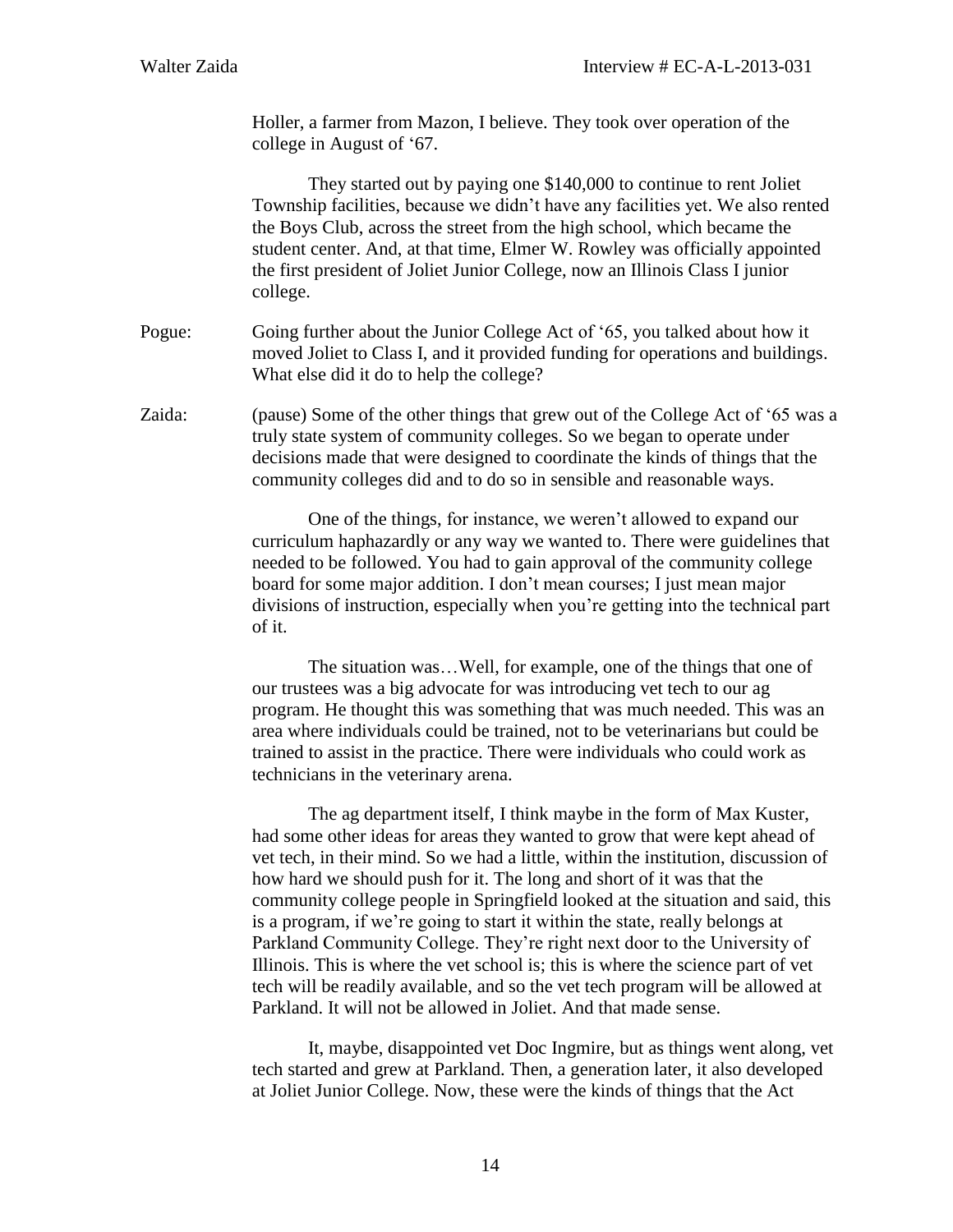helped develop a community college system that made sense. Also a part of that was the establishment of [fees].

Staying with vet tech, as an example, if we had a student who was in the southern part of our district and wanted to go to Parkland to take the vet tech class at Parkland, Joliet Junior College would be paying the out-ofdistrict portion of the tuition that was charged at Parkland, so that the sharing of curricula were quite possible. This was especially convenient, if you were kind of in a metropolitan area where community colleges were within commuting distance, so that programs could be logically placed, and there would be enough student support, faculty and things of that sort too to keep the programs well run and with plenty of students and graduates to prove their worth.

Pogue: How were the assets divided between the junior college and the high school, once the division came up and Joliet Township High School was no longer involved with the junior college?

Zaida: The division of assets was a little difficult to achieve, just on the basis of what we were being asked to do. It's like, I bake the cake; you supply the eggs, and I supplied everything else. How many pieces of the cake do you get?

> The funding, for the most part, all came from Joliet Township citizens, except in later years, when some of the funding became more significant from out-of-district students, from other sources. Did that funding come to the high school or to the college? Well, as far as the treasurer of District #204 was concerned, Joliet Township was the place where the funds went into the pool. By the budgeting process, that's where the funds for the junior college came from. So how much of that belonged to which institution?

> So there were issues that were difficult to work out, in that fashion. However, there was a feeling of goodwill between the institutions. The community college employed an accounting firm. James J. Grumley and Associates were hired by the junior college board. They worked with the business manager of Joliet Township High School, to work out the division of the assets that was to the satisfaction of both boards.

> About the only thing that I remember that was of major significance in the division of assets was that the total library, the books and furnishings, that was the largest, single physical asset that was assigned to the junior college. Part of the reason was that they were junior college texts, junior college library books. They fit. The Carnegie Grant that we had received earlier, had come directly to JJC, and that provided some of the funding for the library itself. So it just made logical sense to move that, in its entirety, to the temporary campus, when we moved there. That did happen, and that was fortunate from operations standpoint, too, because one of the first things we had going out there, was a library for the students to go to study in, to utilize,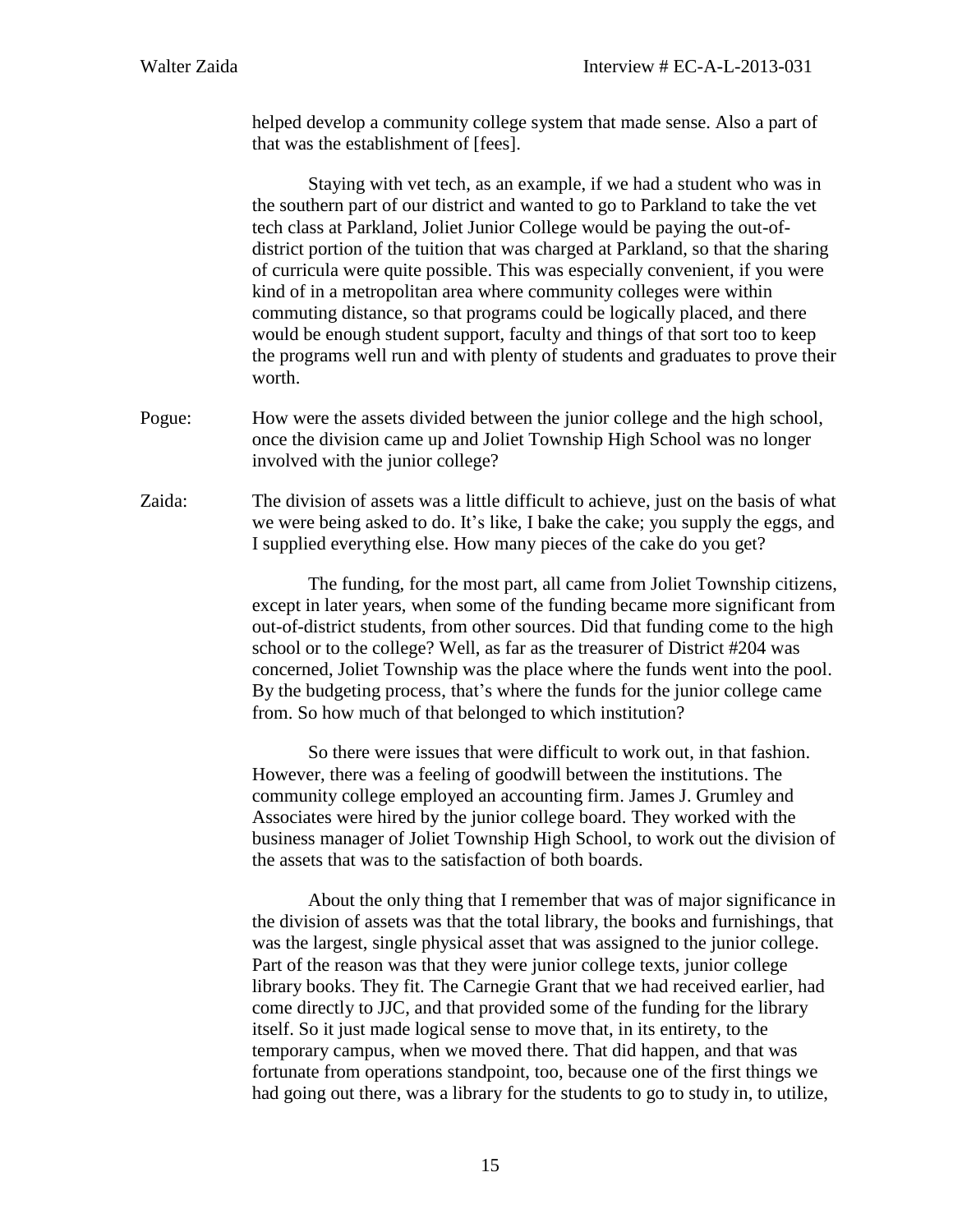to gather and so on. So, it was probably the most directly continuous shift to a new campus that we made.

- Pogue: How did the college select its current site, and what challenges existed for its location no longer in downtown Joliet, and how did the roads present a problem?
- Zaida: (chuckles) Well, I think they used some good sense in choosing. The method they used to choose the site, they had identified the geographic center of the district. The district stretched considerable distance, particularly from northeast to southwest, and the geographic center was somewhere near Channahon. The population center was near Six Corners, which was a part of the northwest section of the city of Joliet itself. So, when those two points were identified, they began to look for a site that would be somewhere between those centers, supposedly allowing for growth in some of the remote parts, so that we didn't put it entirely with concerns for current population, but we were concerned about where the population might grow as we spread the population in the district.

So a 368 acre site, midway between those two points, became the land that first they bought a portion of and took an option on the rest of it. So that was identified as where we wanted to build. They had some deliberations, when we reached the point of having an architect for the building. They looked at the site that was being proposed, that we hadn't finalized on yet.

I said, "Boy, there's an awful nice lake down there, on one end of the property. We could build quite a campus that would use that lake as its focal point." We even think the student center should be built across the lake or in a building that crosses the narrow part of the lake, what a delightful and attractive setting for the college. But, in order to do that, any possibility that these sixty acres over here could be included or could be added to the site, because that would make it ideal for us?

Negotiations took place. There was a sixty acre site, which would have been on the, let's see, on the southwest corner of the district, called the Dibble property. We put in a bid for it, came to an agreement on the price, and then went to the Community College Board to seek permission to purchase it, to add it to the…Well, the long and short of it was that it took some time for the board to make its decision, but they said, yes, but you should remove comparable acreage of the campus that we had approved earlier.

The site was purchased, and the architects were told to go ahead. The complications with the road…Actually, the site was rather ideal, in that we were probably a mile from an intersection of Interstate 80 and Interstate 55. These roads are just major arteries. That's why Joliet is sometimes referred to as the crossroads of mid-America. So we were within…Well, the crows didn't even have to fly too far to get to that intersection.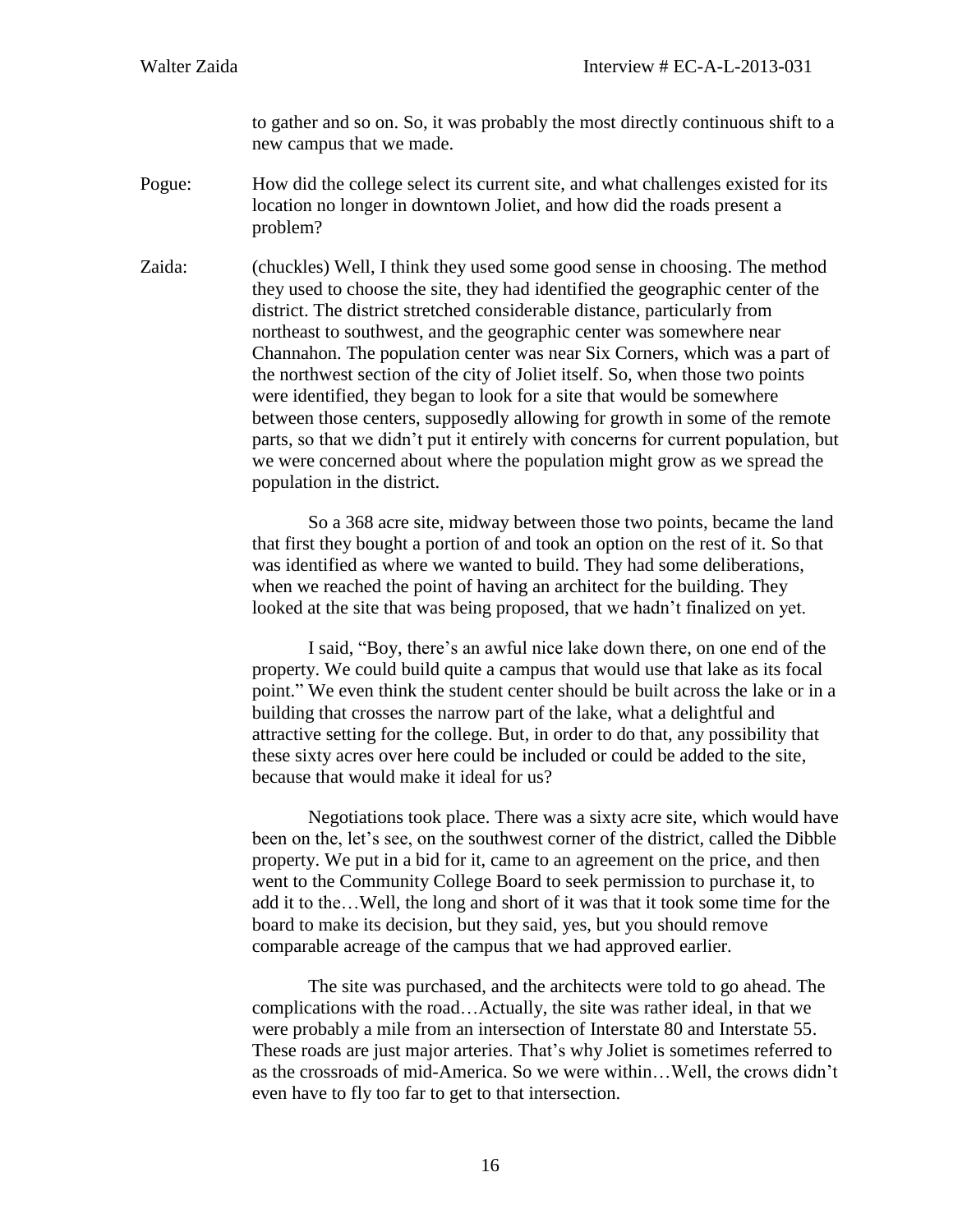The problem was that there was a simple two lane, blacktop road that led from Jefferson Street, which was the main artery running East-West out of Joliet, which would have been the connection to Interstate 55. Then, to complicate matters, when we moved to the temporary buildings, which means we built and moved in two years ahead of what was in the original schedule, the amount of traffic that the roads had to cover, had to deal with. And the fact that we had to provide for sewer and water accommodations, provided a challenge for, not just the students, but the staff at the college.

The roads were pitted before long. The students remarked and put up signs, calling these the Ho Chi Minh Trail. The city was not prepared to expand their plans, including converting what was first called Bush Road, and then was later name Houbolt Road, converting it to a four-lane highway. It would cross Interstate 80, and it would be logical to put an interchange at Interstate 80, so that we would have direct contact.

Looking to the future, things were ideal. As it turned out, the future was quite a ways away. The four-lane highway, I think, was finished in about 1980, and the interchange at Interstate 80, in 1993. So the promises were met, but you had to be patient.

Pogue: Why is the ag program rated so highly in Joliet?

Zaida: Well, I would go back to an earlier quotation that I had given you, A.O. Marshall, saying, "Good teachers make good schools." I would think that, fundamentally, that's the principal reason that it's rated so highly. Let me expand on that just a little bit. I would also suggest that the fact that Elmer Rowley was an ag teacher; Elmer Rowley was also president of the college; that you had Cecil Ingmire, a veterinarian, as vice chairman of the board. I would suggest that those things probably did not hurt, in terms of developing an ag program.

> But, once again, there were a whole…Philosophically, go back to Maslow's hierarchy of needs. What are the first needs on the list of Maslow? Nourishment, you have to have a source of food, and you need shelter, security. That's what agriculture is about. The whole business of providing for the food supply and the lumber for your houses and things of that sort, that's a part of agriculture and forestry.

To support that, the U.S. government established land grant colleges, land grant universities. These were extra lands, public lands, that were given to universities for their use, providing they would develop educational resources in the form of universities and colleges that dealt with agriculture and engineering. Maslow's needs, once again, being met through an educational route.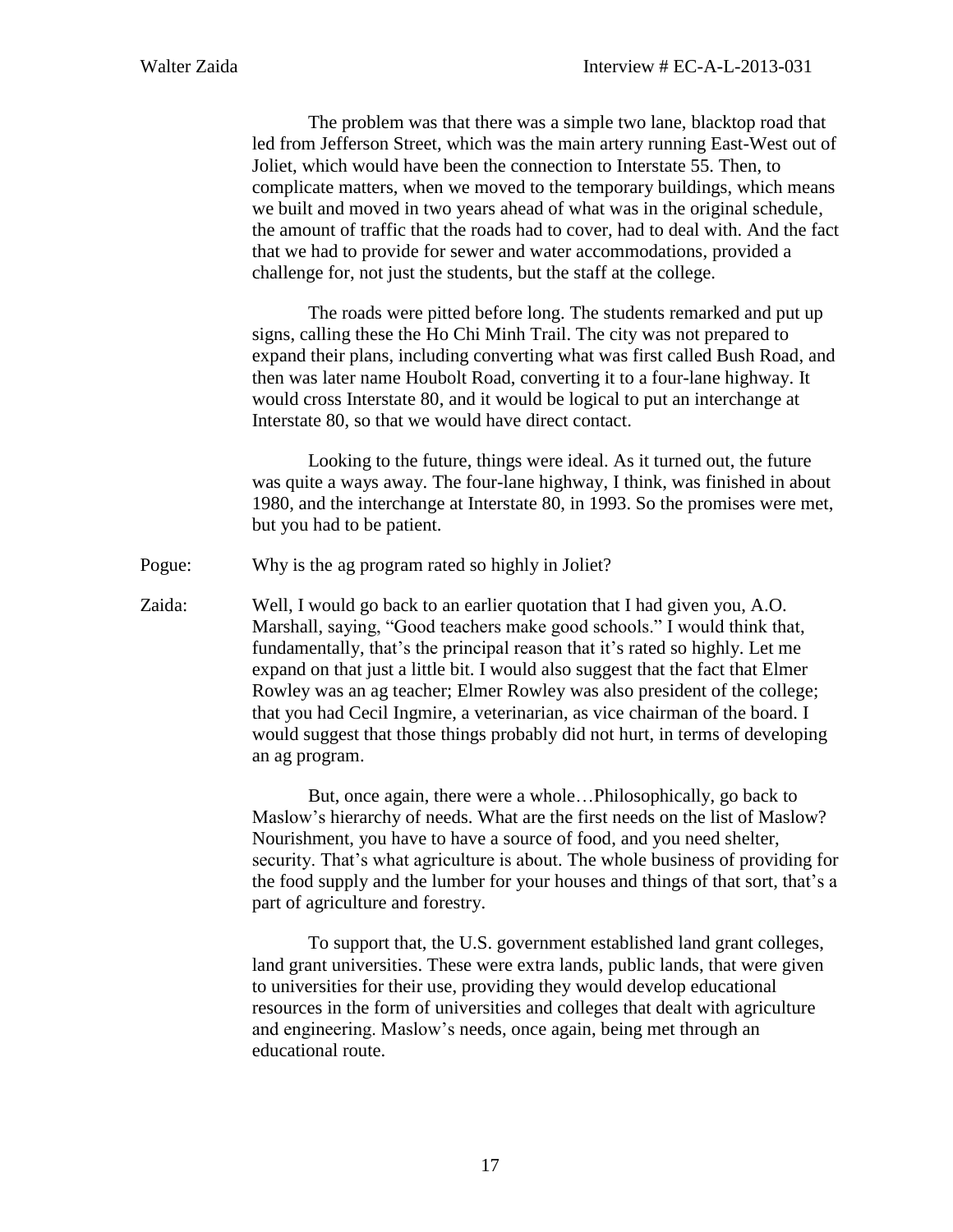Smith-Hughes Vocational Agriculture, [a] federal program, designed to put in some extra money into the local district, providing the high school ag teachers would work year-around, instead of taking the summer off. Think of what that did to the relationship between the ag teacher and the agricultural community, the family, the students working there. How logical was it? Who would think of agriculture and not include the summer as a major part of the work you have to do in agriculture, the application of the science that was developed at the land grant universities, and the way the ag teachers had to convey, in practical terms?

So, all of those resulted in year-round contacts with students and families. We had a group of faculty members, led by Max Kuster, to begin with, because he was the one that was at the high school. He was an individual who went out to the various FFA [Future Farmers of America] chapters at high schools, in what became our district. He spoke to them for their FFA banquets; he helped them with their judging contests, things of that sort. He was Mr. Junior College to these ag departments, throughout what eventually became JJC's total district. He was probably the best known professor in Joliet Junior College, by no small margin.

Then, as we started adding other instructors in the department, then we, as a college, became the place where we hosted judging contests, FFA events, speaking contests and things of that sort. We became home to some of the activities that were there.

And then, finally, the participation of Max Kuster and his staff and the contacts that he made out there with citizens in the Class I expansion, Class I vote, was no small accomplishment. That too was a situation where, do you want to become part of a district that you know nothing about? Or, do you want to go to one where you already have a familiarity with some of our staff and, certainly, a track record of students here?

That established the feasibility that the ag department should be allowed to grow, and it was. It began to grow, with the addition of new programs. The ag supply business program was established. Actually, ag supply business was established before we became Class I. That was already there. But, in addition to that, there was production agriculture. Bill Johnson worked with that. The horticulture and floriculture departments grew by leaps and bounds. You have greenhouse technology, and then, finally, the most recent addition, the vet tech program, were all programs that came about, because you had staff members who were hired with specific program capabilities and times. That ran from the ones I've mentioned, all the way through, small engine technology and the like.

You had a group of professors who didn't just work in the classroom. Boy, they were out and about. They were recruiters, students to their programs; they were active in various community agencies.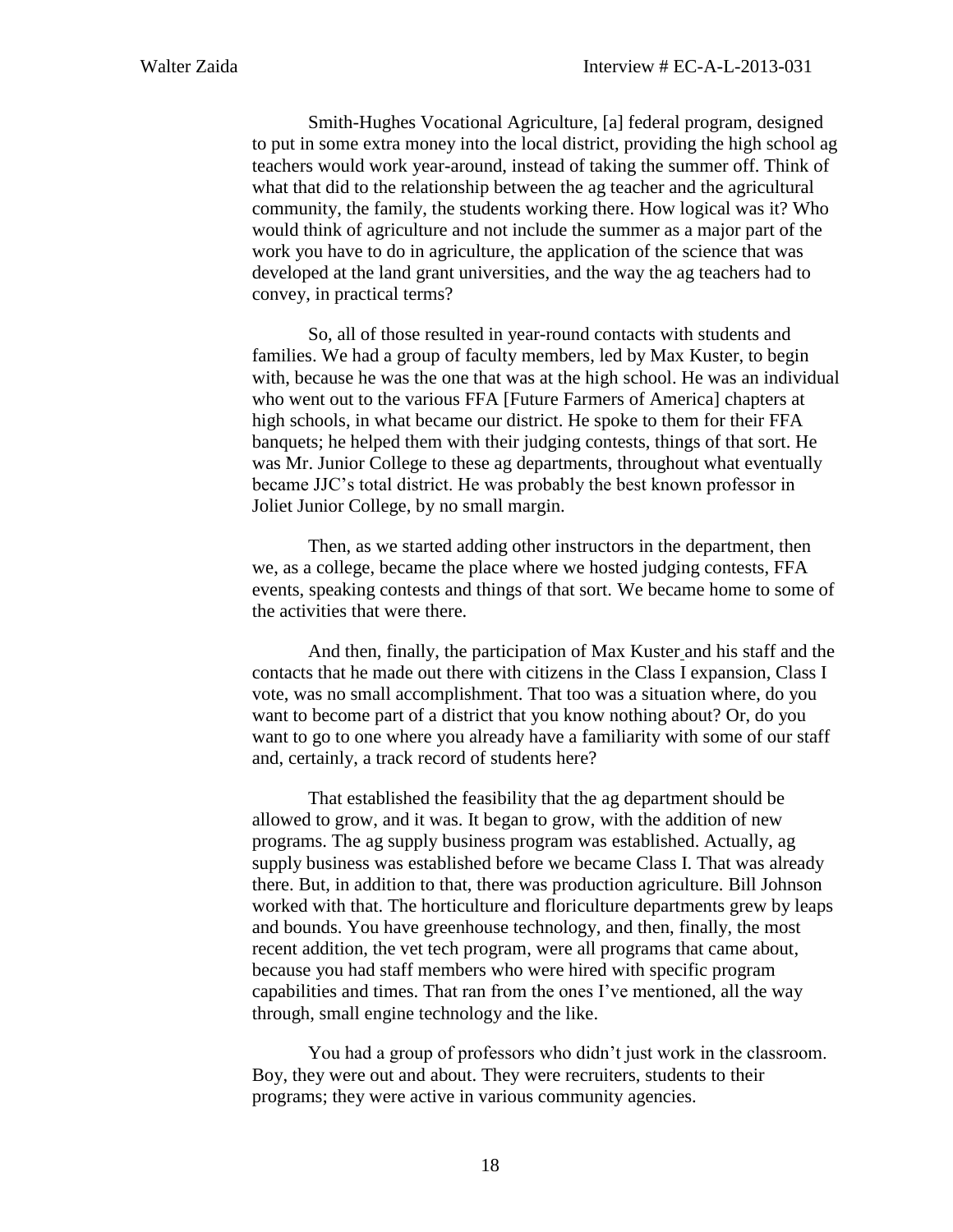There was one project that was taken on by Dave Cattron, who was there—forgive me, if I am forgetting another name, too, but I remember Dave's—and that was the Cronin schoolhouse, bringing the Cronin school house to campus here. Once again, reacting to community and tradition.

This was a one-room schoolhouse that had existed on Black Road, just outside of Joliet. Obviously, [it had] no longer been used for many years, had fallen in disrepair. [It] was lived in as a house for a while. But the long and short of it was that, here was an ag teacher who got involved in bringing a one-room school to the campus, where now visitors come and find it hard to believe. It's been reconstituted. It's hard to believe that one teacher would be standing in front of this group of eight grades, teaching them what they need to know to move on in life. That's the sort of thing that occurred in the ag department that I think makes it stand out as an operation that is unusually successful.

But in talking about it, I feel a little guilty, because there are other dimensions of the college that stand out in my mind, as well, but are being left out, just by lack of time. They're not the only ones, but the ag department was an outstanding portion of our development.

Pogue: Did you have any experiences with any strikes, during your time at Joliet?

Zaida: Not to any great extent. One of the strikes that, in the middle of winter, occurred, when I was at UCLA. Being a part of the student services side, I didn't work that directly with faculty, in that sense. Although I do remember being—attacked is the wrong word—verbally attacked by a colleague of mine that I had a long association with, who was a member of the faculty, said, "When are you administrators going to get this thing straightened out?"

> It was a situation in which strikes are…Let's face it; we were a part of a community with unionized labor…We were a proud "laborized" union community, during those years, and it spread to the schools. It spread from the high school to the community college. And strikes are a part of union strategy, union techniques. In most cases, my feeling was that they may well be justified, but I wish we could have solved it some other way. It's a situation in which, "You got to do what you got to do."

With one exception, I found one strike that, in my terms, would be, at best, ill-advised. It wasn't a strike, I'm sorry. It was not a strike. It was an informational picket that was conducted on campus. What else was going on, on campus on that day? We were having an open house. We were having an open house for the first time at our new campus, and we were inviting students, prospective students, their parents to come in and check us out. And what do they meet, but an informational picket, which I think was poorly timed and ill-advised. But it wasn't my decision. (chuckles)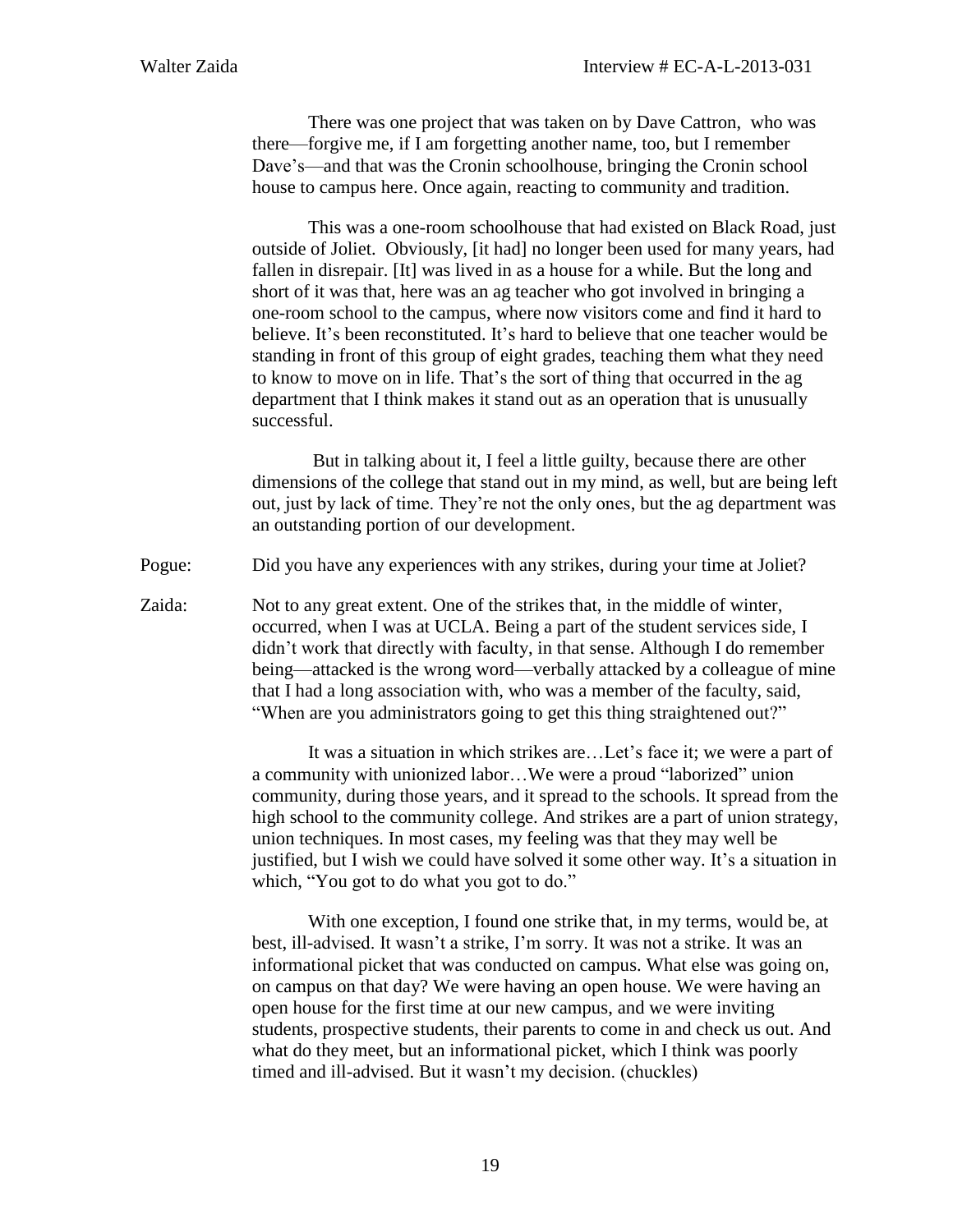Pogue: How did the boundaries of the school district and the population of college change, during your time?

Zaida: Well, I should have researched a list of enrollments through the years, but I didn't do that. Let me just mention a couple of things. Let me pick a couple of figures that illustrate some of the changes that occurred. When we were still a part of the high school, and we were competing for space, and we reached a point in time where space was no longer—and let's say, competition became rather competitive—we were growing a little bit faster than the high school was, in the central campus, now.

> In 1959, for instance, we occupied 20% of the building, or we enrolled 20% of the students who occupied the building, in 1959. By 1964, when it was really becoming crowded, we had grown to 27% of the buildings. So we were occupying a bigger share of the building, as time went along, which then made it more important for us to find new quarters.

> This was a growth that was…I'm not sure we worked for growth during those years. We accepted students, and we developed programs. I don't know that we did a lot of recruiting, other than those ag teachers, who went out and brought in students or the athletic department. But it was a natural growth in population of our community and our district.

> When we began to operate as a Class I community college and had a campus that was attractive, and we had a faculty that was growing in size and exciting and developing, we did have recruitment. We did go out. We sent counselors out, things of that sort. We met with high school districts and began to recruit. Then the rate of growth increased substantially.

Now, I have to confess that I'm going to quit in describing the rate of growth after 1986, because I was no longer on the staff, and my knowledge of the rate of growth at that time would be fallacious, to say the least. But I do know that we continued to grow. We saw buildings built on campus. My participation with the foundation, at that time, led me to the understanding that we needed more money for scholarships and things of that sort. That's obviously a part of growth. But I was amazed, about three days ago, four days ago, I received a document in the mail that told me that, in 2012 the number of students that were served here reached 32,089students and that this had meant a 26% growth in the last four years.

Now, they count students a little differently than we did back when we were in the old days with the Community College Board and their designation of what they considered to be the capacity of the campus. We used to have to develop full-time equivalency statistics, which means, how many credit hours do you generate that would be the equivalent of a full-time student? So, if you're operating on FTE [full-time equivalents], I think the first campus was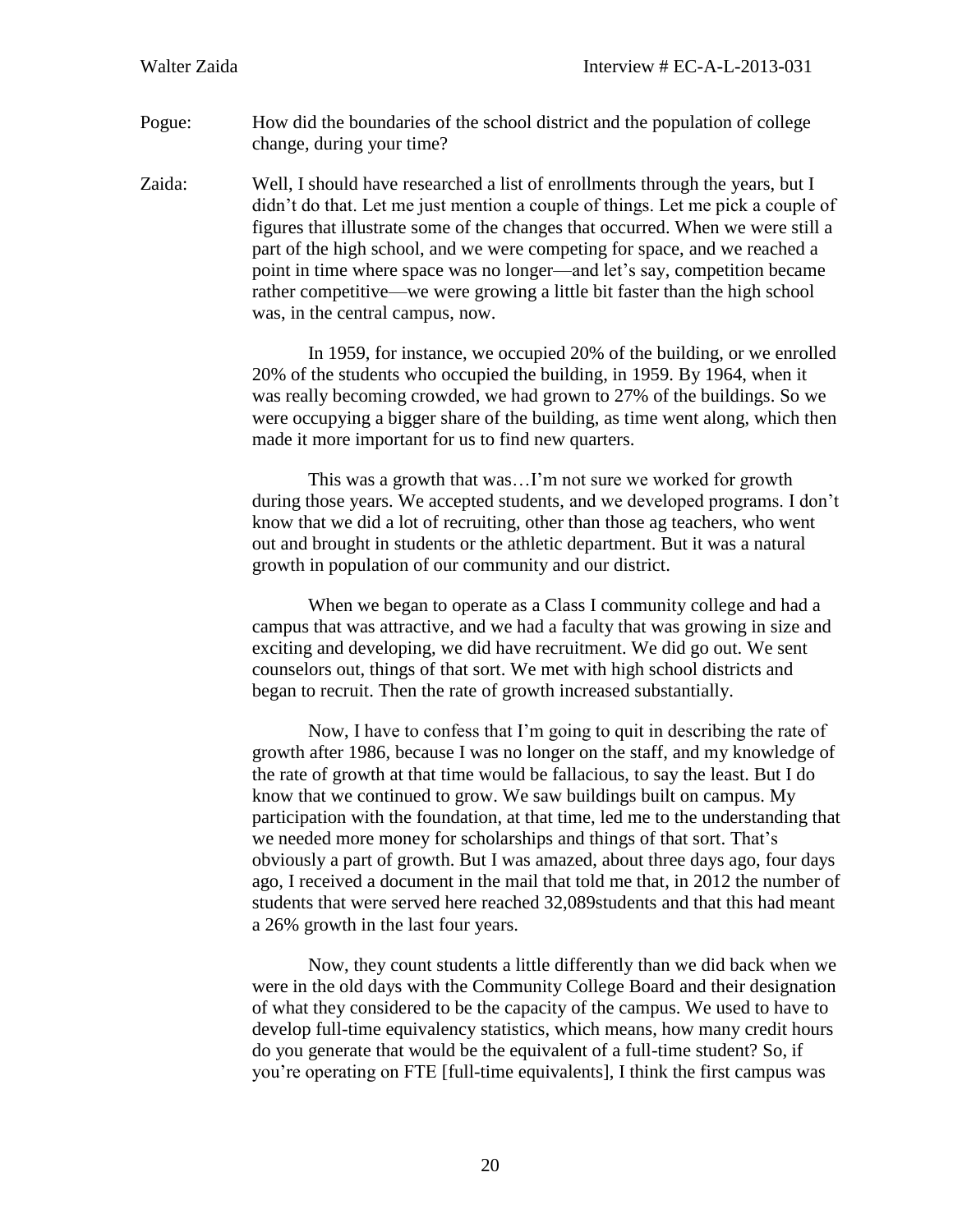supposed to be large enough to hold 3,500 FTE. I probably should have researched that too, because the memory will fail.

I don't know how to convert 32,000 students to the FTE, so I can't compare those two time periods. But the fact remains that, during the 2012 year, in credits, non-credits and other coursework that is done here, that's how many local citizens participated at Joliet Junior College. And that's a lot of students.

Pogue: What have been some of the biggest accomplishments at Joliet Junior College?

Zaida: Well, I'm going to beg off on that a little bit. I think, basically, the biggest accomplishment of Joliet Junior College is being the community college that we were. We provided to our community, I think, an opportunity to be all that they could be as citizens. At least we got them started on that route. We didn't provide it all, but we provided them an opportunity to get going.

> If you go back to the early graduates, our accomplishment is in our graduates. And I go to the early graduates, because those are the ones that are cited in Susan's book and in Bob's book. As a for instance, in the health services arena of fifty-three JJC grads, who became physicians and responded to a survey in 1950 and '51, twenty-five of the fifty-three were practicing in Joliet. Similarly, of fourteen JJC grads, who became dentists, eight were practicing in Joliet.

> In 1984, the [from the] Yellow Pages for this region, thirteen physicians and thirty dentists were JJC grads. This is what I mean when I say we provided an opportunity for our community citizens to become all they could be and come back to the community, in many cases, to make it better. And that goes on and on.

In education of the JJC grads in that '50-'51 study, more than 40% of those grads were involved in education in some way, some role. They weren't all teachers. Some were administrators; there were superintendents. The county superintendent of Will County was a JJC grad. Many of the noted faculty at JJC were JJC grads. In fact, it almost became a concern of mine, as I was reading it, that we were becoming too local in our hiring. Yet, when you look at the caliber of the individuals that were being cited, I didn't have to worry about it, Elizabeth Beth Barnes, Harry Atkinson, Phoebe Henderson Kirby; I mentioned her with regard to the WAAA. Catherine Adler was the chairman of the English department. Vera Stellwagon Smith was employed as an English teacher, came back to be director of admissions and records and, incidentally, she and her husband are major donors to the Joliet Junior College Foundation.